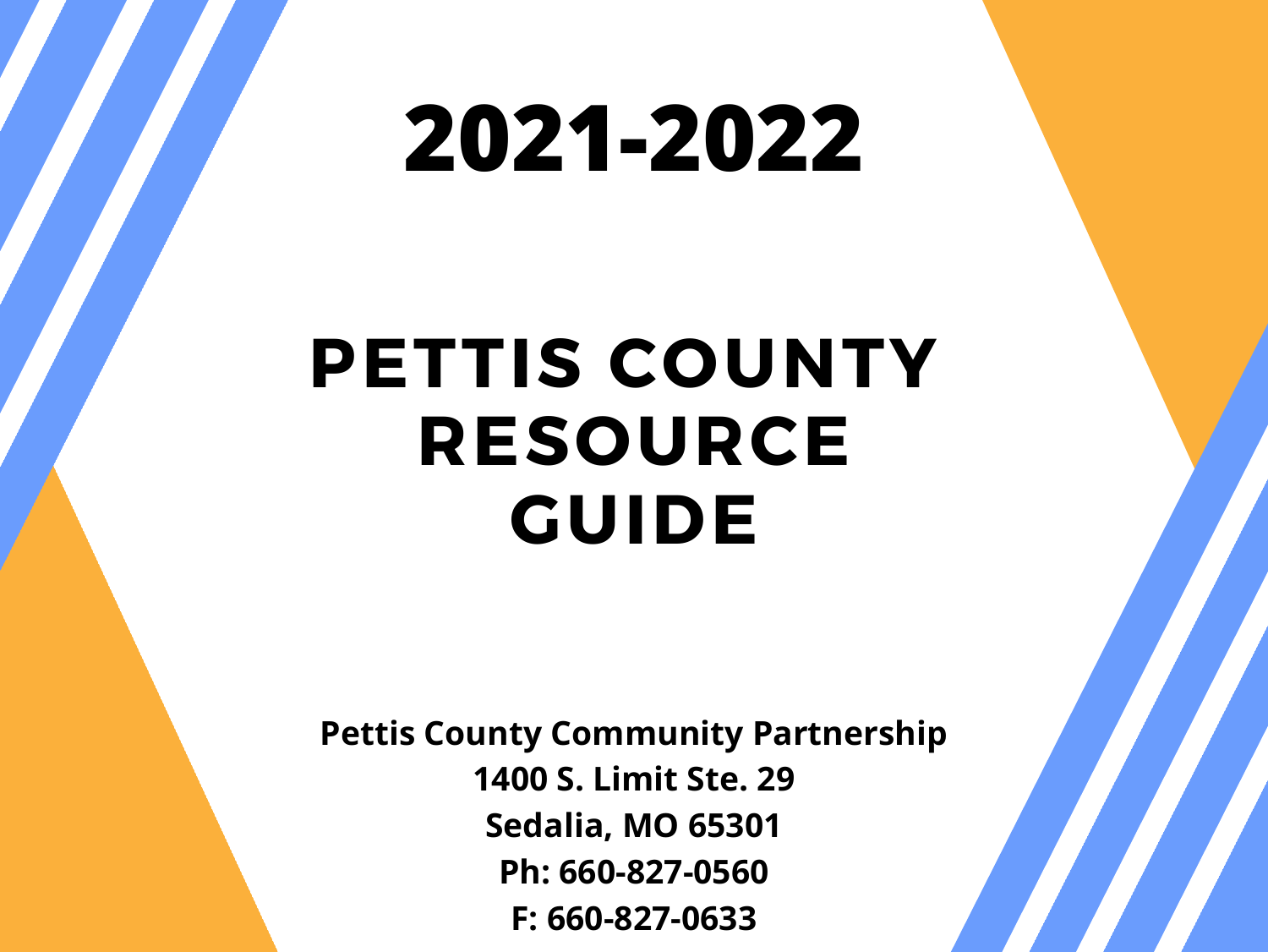### *This directory is generously compiled, published, and maintained by Pettis County Community Partnership*

# *Please notify us of any additions or changes.*

### **What Does Pettis County Community Partnership Offer**?

### **Pettis County Community Partnership (PCCP)**

1400 S. Limit, Ste. 29 Sedalia, MO 65301 PH: (660) 827-0560 F: (660) 827-0633



### **Pettis County Community Partnership**

**Baby Think it Over:** Our Baby Think It Over program uses computerized dolls to simulate what it is like to care for an infant. The program also promotes abstinence and infant safety. Baby Think It Over simulators and curriculum materials are available for loan to schools, youth groups, scouts, and other teen-serving organizations/programs.

**MRCC Food Co-op:** Partnering with the Missouri Rural Crisis Center, once each month we can offer people approximately \$40 worth of groceries for \$22. Co-op members pay an annual membership fee of \$10 and the \$22 monthly co-op fee each month they receive an order of food which includes bread, produce, paper products, and canned goods, as well as MRCC's own Patchwork Farms meat products. Members may request multiple orders at the same price per order. Additional meat may be ordered at reasonable rates. All participants of the food cooperative must be current MRCC members. Anyone may participate, regardless of income.

**The Community Closet:** PCCP has a supply of personal care and household items donated by the community that are available to people in need who are our clients or are referred by a partner agency. Donations of diapers, wipes, hygiene items, toilet paper, paper towels, Kleenex, feminine products, etc. are always welcome throughout the year.

**Community Resource Directory:** We publish a director of community resources that is available in our lobby at any time. Please contact our Executive Assistant to have information added or updated for your agency.

**PCCP Housing Services:** PCCP receives grants from various sources to assist people who are literally homeless, or imminently homeless, in securing stable housing. Skilled case managers interview potential clients to determine whether the client meets the funder's requirements for assistance. Assistance may be provided, as funds are available, to people who qualify. Determination is made on a case-by-case basis.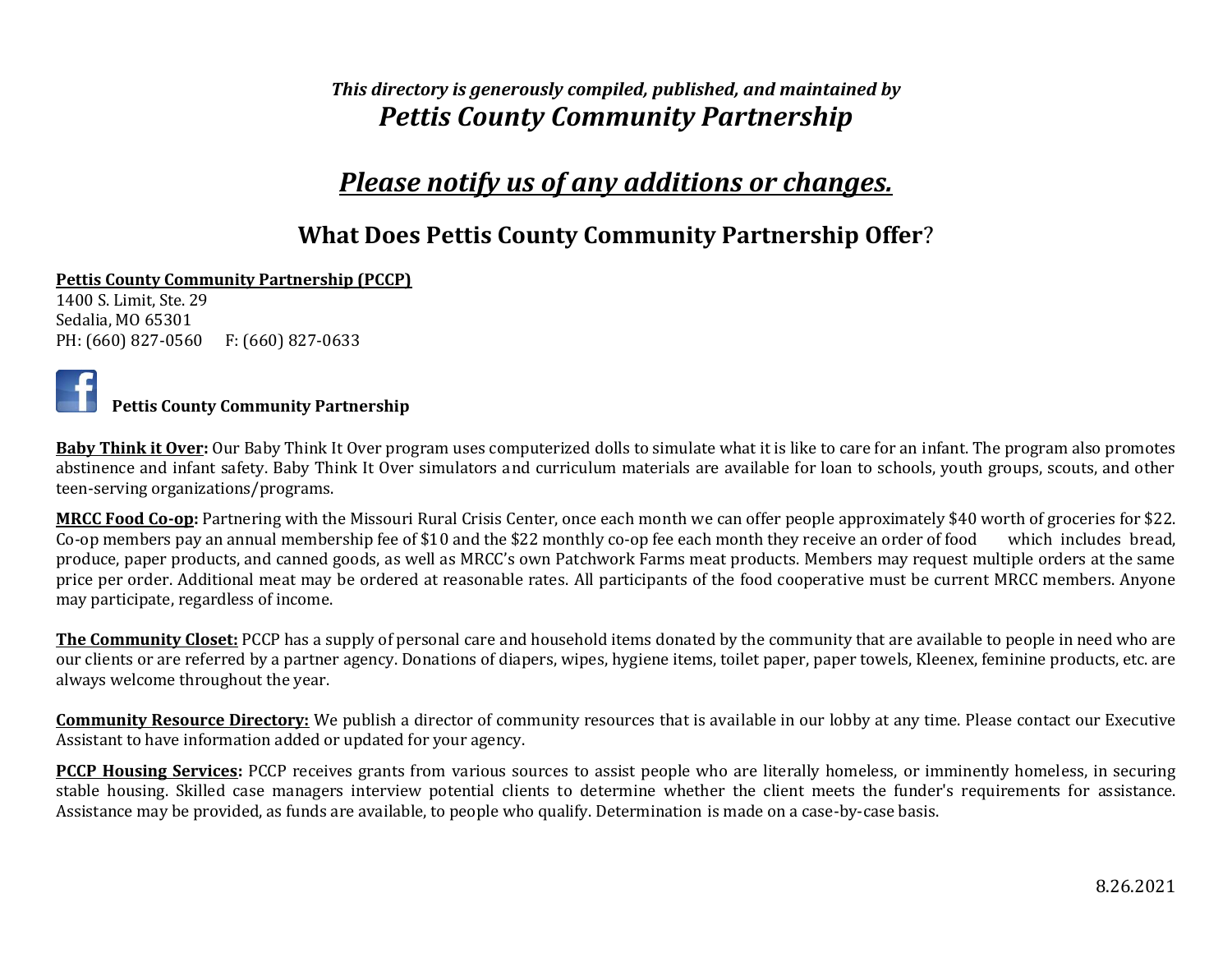**P.R.O.P. – Putting Roofs Over People:** The branch of our housing efforts where PCCP staff members meet with other social service agencies, schools, churches, businesses and individuals to discuss efforts and needs around homelessness in order to provide coordination around housing and other assistance for meeting needs of vulnerable populations.

**Homeless Hotline – (660) 287-2228:** We serve people who are literally and chronically homeless through the Coordinated Entry hotline serving 9 counties in west central Missouri (Johnson, Lafayette, Pettis, Saline, Benton, Bates, Cass, Henry, and St. Clair). Call the hotline to begin the intake process.

**Pillars of Pettis County:** This is a group of community partners who are working to find a viable solution to provide transitional housing for people who are homeless in Pettis County. The meetings are held in the PCCP conference room.

**MO Reentry Process Steering Group:** Community partners share and coordinate resources around housing, education, family support, employment, mental health, and other issues. All with an interest in reentry are welcome to attend. Meetings are held on the first Monday of each month at noon in the PCCP conference room.

**Multicultural Services:** Cherishing diversity of our residents, PCCP strives to heighten cultural awareness and appreciation.

**Family Nutrition Education (Spanish & English**): Our educators help families learn how a well-balanced meal promotes child development and adult health. University of MO Extension is our partner.



### **Open monthly meetings hosted by Pettis County Community Partnership:**

**· Missouri Reentry Process (MRP) of Pettis County**--addressing reentry issues: 3rd Monday at noon.

**· P.R.O.P. Putting Roofs Over People**--addressing homelessness issues: 4th Monday at 11:00 am.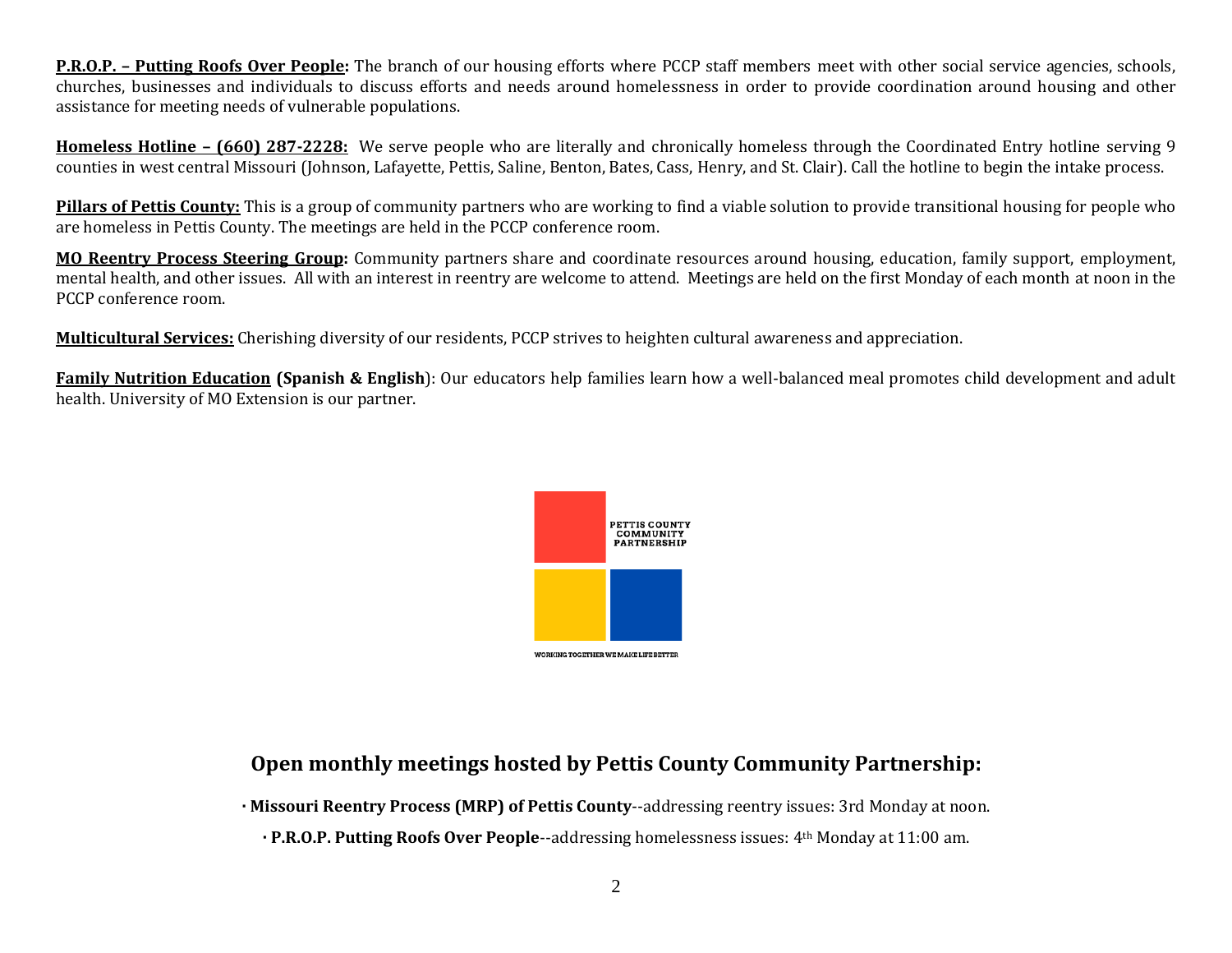### **Pettis County Community Partnership's PROP (Putting Roofs Over People) Housing Program Process**

### \*\*ALL ADULTS IN HOUSEHOLD MUST COMPLETE AN APPLICATION\*\*

To process an application for assistance, we MUST first have all the following:

- 1. Photo ID for everyone 18 or older in the home
- 2. Social Security Cards for everyone in the home
- 3. Proof of Income **(ALL that apply)**
	- a) Paystubs for the most recent 30 days
	- b) Child Support Payment Verification
	- c) Self Employed last tax return
	- d) Bank statement printout for 6 months (average balance)
	- e) Unemployment Income Verification
	- f) TANF Verification
	- g) Social Security Award Letter current year
	- h) All other income
- 4. Eviction Notice/Utility Shut-Off Notice
- 5. Verification of Delinquency (we provide as necessary)
- 6. Current lease (signed & dated)
- 7. Rental Assistance Agreement (we provide as necessary)

To provide housing or utility assistance, all housing units **MUST** pass a housing inspection. The unit must be **SAFE, DECENT**, and **SANITARY**.

- o All utilities MUST be on & working.
- o All windows, doors, lights, and plumbing must work.
- o The unit must have working smoke detectors.
- o No broken or boarded up windows or doors.

Please note: No guarantees of assistance will be made until all documents are provided and approved, and the unit has passed our housing inspection.

Please reach out to us with any questions that you may have at (660) 827-0560.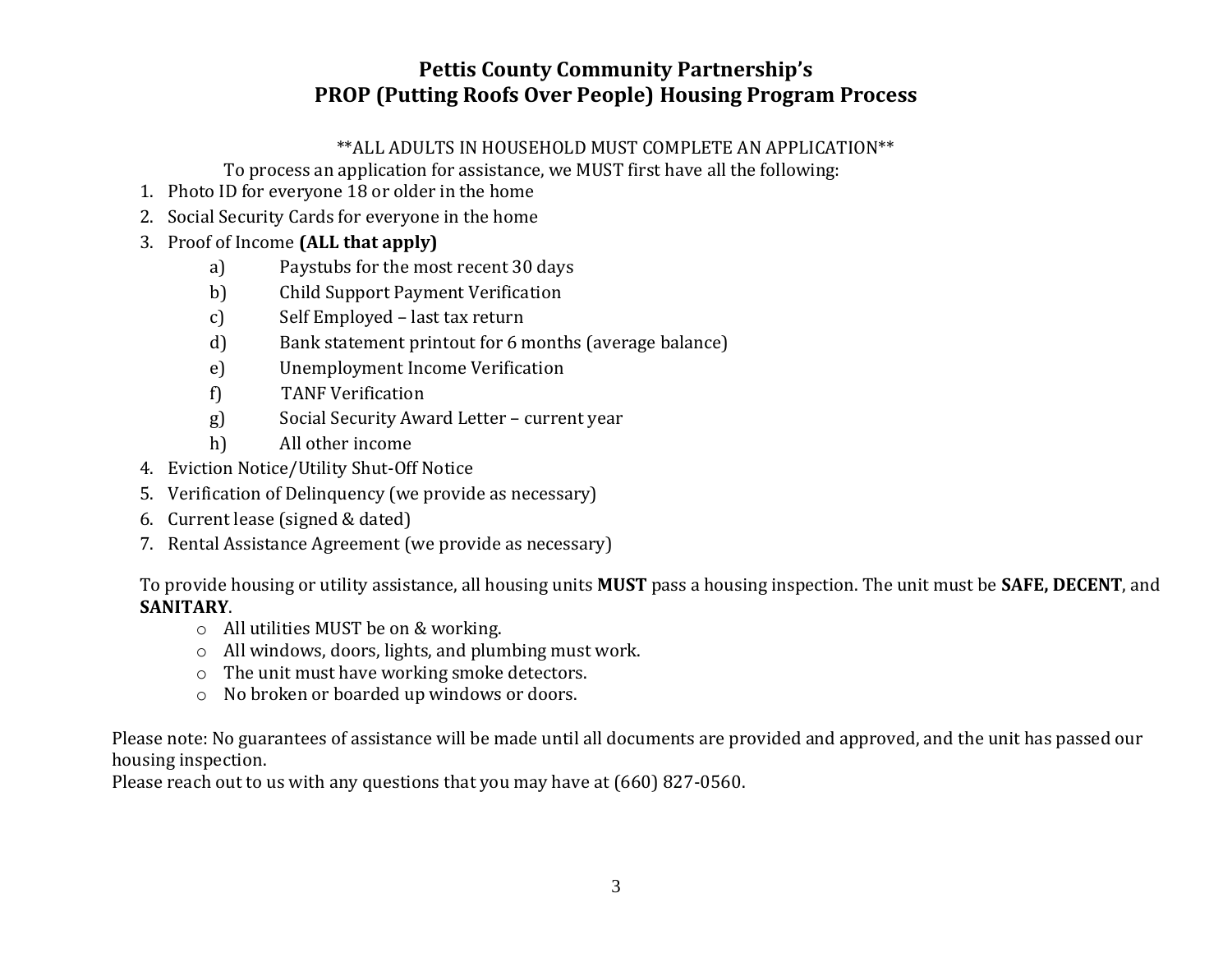**Adoption Line and Foster Care 2000-554-2222 American Heart Association** 800-323-7883 **Auto Safety Hotline,** National Highway Traffic Safety Recall Information 800-424-9393 **Child Support Enforcement** 866-313-9960 **EBT Helpline** 800-997-7777 **HUD-Federal Agency** 800-669-9777 **Public Service Commission, Utility Complaints 800-392-4211 SIDS** Resources800-421-3511 **Welfare Fraud**, Family Support System 800-392-1261

### **American Red Cross** 112 West 4<sup>th</sup> Street, 660-827-0618

### <http://american.redcross.org/pettiscountyhome>

After hours emergencies: same number. Non-profit, humanitarian organization led by volunteers that provides relief to victims of disasters and helps military personnel, veterans, and their dependents. Also provides emergency assistance to families in crisis.

### **Central States Mental Health Consultants** 1-800-870-0019 or 827-0019

SATOP (State Alcohol Traffic Offenders Program)

### **University of Missouri Extension/Lincoln University** 1012 A Thompson Blvd., 660-827-0591

Programs include Anger Management, Positive Discipline & Self-Esteem, Successful Aging, 4-H Youth

Development, Building Strong Families, activities & leisure, Creativity Emotional Well Being, Intelligence, Memory & Learning, Relationships, Intimacy, Companionship, and Family, Volunteerism, Family Nutrition Education Program, Work, and **Focus on Kids.** Helping kids cope with divorce, parenting, plans, mediations separation. Call for class schedule and fee information.

### **Family Support Division, Missouri Department of Social Services** 808 Westwood Av. 855-373-4636/660-530-5900

Financial assistance and food stamps for those who qualify. Health insurance if meet income guidelines.

### **Tel-Link** 800-TEL-LINK 800-835-5465

Monday-Friday (8am-5pm), recorded message for all other times Tel-Link will connect you to: Local Health Departments, Social Service Agencies, Community Health centers, prenatal clinics, Crisis pregnancy centers, Family planning clinics, Woman, Infants and Children (WIC) agencies, Well-child clinics, Child care resource and referral agencies, Pediatric and delivering hospitals, Child support enforcement agencies, Area offices for children with special health care needs, Domestic violence shelters, Alcohol and drug abuse treatment centers, Sexual assault centers, Sexually Transmitted Diseases (STDs) Treatment Centers, Mental Health Centers, Non-emergency medical transportation services (Medicaid-eligible only), and Other health care agencies.

### **University of Missouri Extension/ Lincoln University** 1012 A Thompson Boulevard 660-827-0591

Anger Management, Positive Discipline & Self-Esteem, Successful Aging, 4-H Youth Development, Building Strong Families, Successful Aging Program, Activities & Leisure, Creativity Emotional Well Being, Intelligence, Memory & Learning, Relationships, Intimacy, Companionship, and Family, Volunteerism, and Work.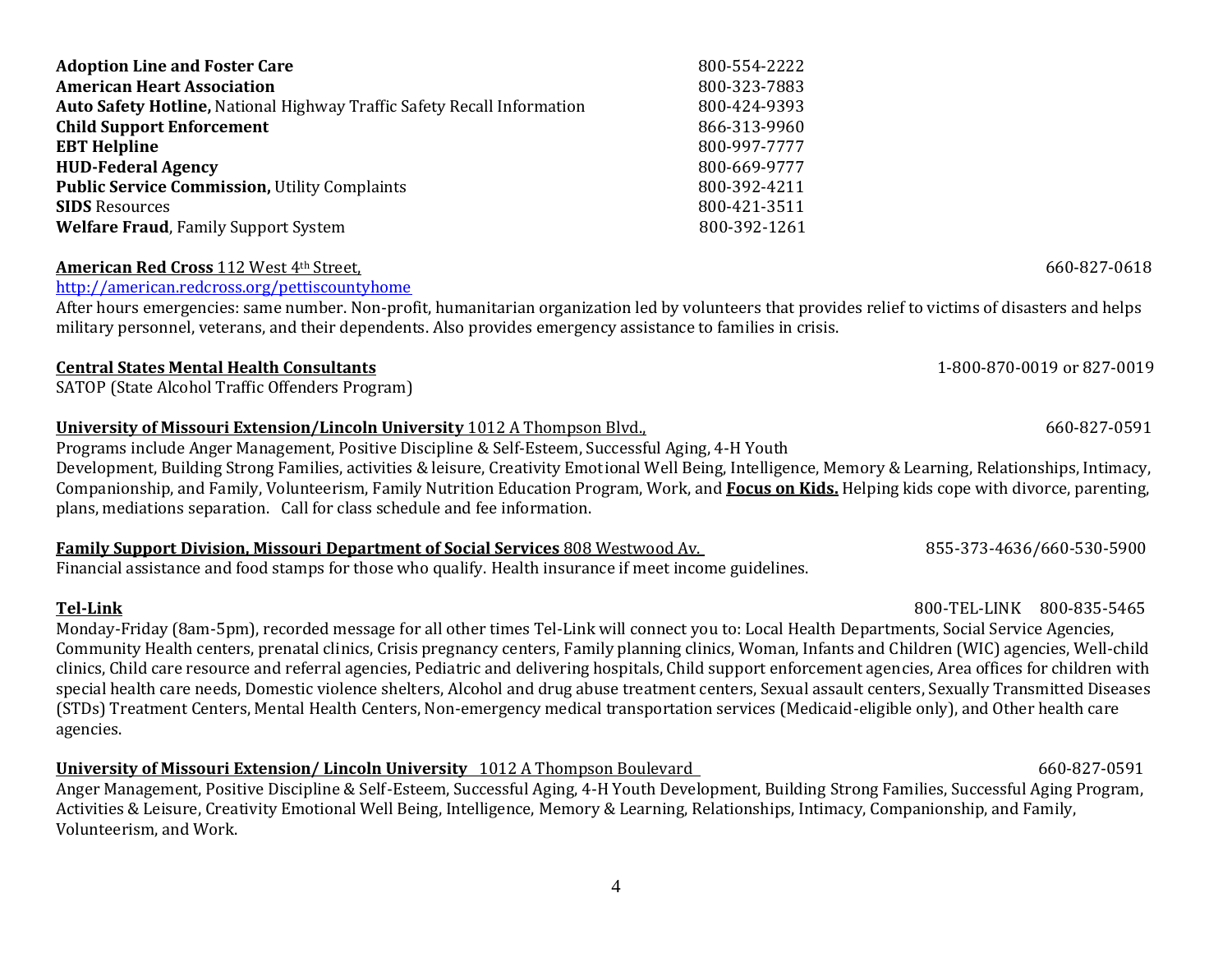### **The Missouri Multicultural Network**

### <http://www.mssc.edu/missouri/citizenship.htm>

A project of the Institute of International Studies at Missouri Southern State College in Joplin, MO. Locate information in English and Spanish about: Banking, Community, Education, Immigration, Internet/telephone, Language, Law/legal services, Media, Public Safety, Refugee Resettlement, Religion, Employment, Fire Protection, Health, Housing, Social Services, Transportation, and utilities. Free online citizenship course (prepare for INS naturalization process).

### **MO Reentry Process Steering Team**

Community partners share and coordinate resources around housing, education, family support, employment, mental health, and other issues. All with an interest in reentry are welcome to attend.

Meetings are held on the first Monday of each month at noon in the PCCP conference room. 1400 S. Limit, Ste. 28-B.

### **Pettis County Jail Ministry Team**   $\blacksquare$  **Pettis County Jail Ministry Team**  $\blacksquare$  **Mike Senta 660-473-3870**

### **KAIROS OUTSIDE** 636-577-4733

Kairos Outside is designed to support the families of men and women who are or have been incarcerated in the state and federal correctional facilities, as well as county jails and other offender programs. Please visit [www.koeastmo.org](http://www.koeastmo.org/) for more info.

### **Equus Workforce Solutions** 106 E. Main St., Sedalia, MO 660-864-0044

### [www.equusworks.com](http://www.equusworks.com/)

Serving TANF and SNAP participants in 30+ Missouri counties, including Pettis. We strive, with our partners and collaborators, to make a different in people's lives and communities by providing exceptional service delivery, workforce development, and client-centered solutions. Our Talent Development Specialists focus on increasing opportunities for individuals and their families by providing SkillUp opportunities as well as life and career trainings that lead to living wage career placement.

| <b>Adoption Line and Foster Care</b>     |                                          | 800-544-2222      |
|------------------------------------------|------------------------------------------|-------------------|
| <b>Alcoholics Anonymous</b>              | 417 West Pettis                          | 829-2527          |
| <b>American Heart Association</b>        |                                          | 800-323-7883      |
| Amigos de Cristo                         | 11 <sup>th</sup> & Thompson Boulevard    | 660-826-2788      |
| <b>Battered Women Hotline</b>            |                                          | 826-9060 or       |
|                                          |                                          | 1-800-550-4900 24 |
|                                          |                                          | hrs.              |
| <b>Central States Mental Health</b>      | 108 West $5th$ Street                    | 827-0019          |
| <b>Consultants</b>                       |                                          |                   |
| <b>Children's Division Missouri</b>      | 808 Westwood                             | 530-5900          |
| <b>Department of Social Services</b>     |                                          |                   |
| <b>Family Nutrition Education Family</b> | 808 Westwood Avenue                      | 855-373-4636      |
| <b>Support Division, Missouri</b>        |                                          | 530-5900          |
| <b>Department of Social Services</b>     |                                          |                   |
| <b>HUD-Federal Agency-</b>               | Fair Housing & Equal Opportunity Hotline | 800-669-9777      |
| Discrimination                           |                                          |                   |
| <b>MVCAA Administrative Office</b>       | 1415 South Odell, Marshall, Mo. 65340    | 530-5544          |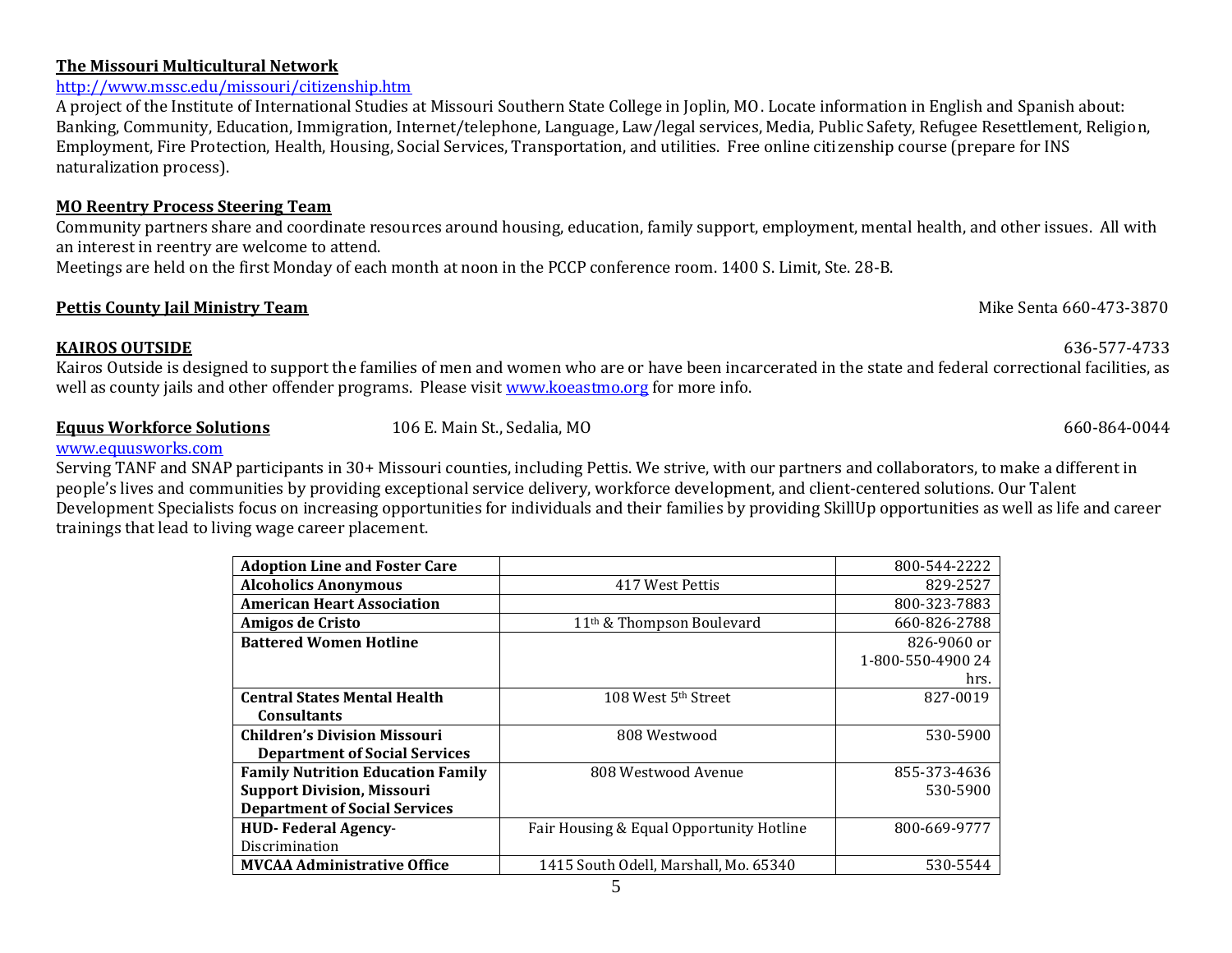| Primera Iglesia Bautista            | 201 East 6th Street           | 660-827-0052 |
|-------------------------------------|-------------------------------|--------------|
| <b>Psychological Consultants of</b> | 3001 Clinton Road             | 660-826-0621 |
| <b>Sedalia</b>                      |                               |              |
| <b>Public Service Commission</b>    | <b>Utility Complaints</b>     | 800-392-4211 |
| <b>Salvation Army</b>               | 1200 East Broadway            | 660-826-1525 |
| <b>Salvation Army Thrift Store</b>  | 601 South Ohio                | 660-826-5553 |
| The Missouri Multicultural          | http://www.mssc.edu/missouri/ | 851-2283     |
| <b>Network</b>                      |                               |              |

# **EMERGENCY NUMBERS**

| $C$ ITV $\bar{C}$<br>$\overline{a}$ | <b>AMBULANCE</b> | NON-EMERGENCY    | <b>FIRE</b> | <b>NON-EMERGENCY FIRE</b> | <b>POLICE</b> | NON-EMERGENCY |
|-------------------------------------|------------------|------------------|-------------|---------------------------|---------------|---------------|
|                                     |                  | <b>AMBULANCE</b> |             |                           |               | <b>POLICE</b> |

| Green Ridge | 911 | 826-7400 | 911 | 826-6464 | 911 | 827-0052 |
|-------------|-----|----------|-----|----------|-----|----------|
| Hughesville | 911 | 826-7400 | 911 | 826-6464 | 911 | 827-0052 |
| La Monte    | 911 | 827-0052 | 911 | 826-6464 | 911 | 347-5106 |
|             |     |          |     |          |     | 827-0052 |
| Sedalia     | 911 | 826-7400 | 911 | 826-8044 | 911 | 826-8100 |
| Smithton    | 911 | 826-7400 | 911 | 343-5432 | 911 | 827-0052 |

# **LOCAL GOVERNMENT - CITY OFFICES**

| <b>CITY</b> | <b>DEPARTMENT</b>         | <b>ADDRESS</b>    | <b>PHONE</b>     |
|-------------|---------------------------|-------------------|------------------|
|             |                           |                   |                  |
| Green Ridge | City Hall                 | 104 W. Pettis St. | 660-527-3541     |
| Hughesville | Town Hall                 | Main Street       | 660-827-5150     |
| LaMonte     | City Hall                 | 107 North Main    | 660-347-5606     |
| Sedalia     | <b>Municipal Building</b> | 200 South Osage   | 660-827-3000     |
| Sedalia     | Animal Control            | 200 South Osage   | 660-826-8100     |
| Sedalia     | Animal Shelter            | 2420 S. New York  | 660-826-5816     |
| Sedalia     | <b>Building Inspector</b> | 200 South Osage   | 827-3000 ext.148 |
| Sedalia     | City Collector            | 200 South Osage   | 827-3000 ext.136 |
| Sedalia     | <b>Community Center</b>   | 314 S. Washington | 660-827-3747     |
| Sedalia     | Fire Chief                | 600 S. Hancock    | 660-826-8044     |
| Sedalia     | <b>Housing Specialist</b> | 200 South Osage   | 660-827-3000     |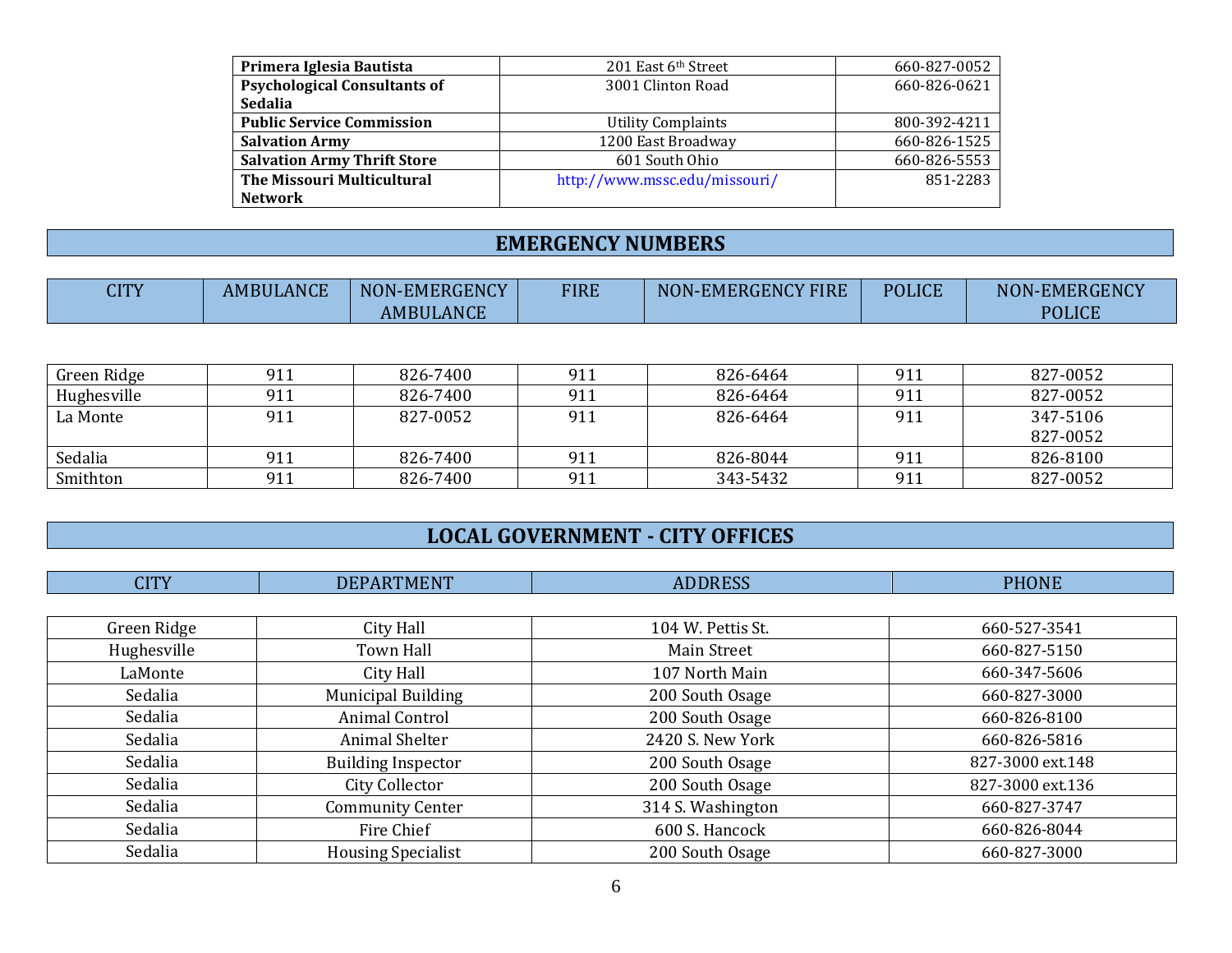| Sedalia               | Mayor                                   | 200 South Osage                   | 827-3000 ext.144     |
|-----------------------|-----------------------------------------|-----------------------------------|----------------------|
| Sedalia               | Park Department                         | 3rd & Park                        | 660-826-1845         |
| Sedalia               | Planning & Zoning                       | 200 South Osage                   | 660-827-3000         |
| Sedalia               | Police Chief                            | 200 South Osage                   | 600-827-3000 ext.166 |
| www.spl.lib.mo.us     | Public Library                          | 311 West 3rd St.                  | 660-826-1314         |
| Sedalia               | Public Works Dept.                      | 901 East 3rd Street               | 827-3000 ext.141     |
| Sedalia               | <b>Sanitation Department</b>            | 901 East 3rd Street               | 660-827-3000         |
| Sedalia               | <b>Street Department</b>                | 901 West 3rd Street               | 660-826-3357         |
| Sedalia               | <b>Chamber of Commerce</b>              | 600 E. 3rd Street                 | 660-826-2222         |
| Sedalia               | <b>Convention &amp; Visitors Bureau</b> | $600$ E. $3$ <sup>rd</sup> street | 660-827-5295         |
| Sedalia               | Downtown Development                    | 303 S. Ohio Street                | 660-827-4800         |
| Sedalia-Pettis County | <b>Economic Development</b>             | 3615 W. Broadway, 3rd Floor       | 660-827-0884         |

# **LOCAL GOVERNMENT – COUNTY OFFICES**

| <b>Contract Contract Contract Contract Contract Contract Contract Contract Contract Contract Contract Contract Co</b><br>_____<br>and the state of the state of the state of the state of the state of the state of the state of the state of th | <b>TATITY</b><br>ΠN | <b>MENT</b><br>`™<br>DE<br>. | the contract of the contract of the contract of the contract of the contract of the contract of the contract of<br>$\sqrt{2}$<br>- 11<br>. | ----<br>DЦ<br><b>HONL</b> |
|--------------------------------------------------------------------------------------------------------------------------------------------------------------------------------------------------------------------------------------------------|---------------------|------------------------------|--------------------------------------------------------------------------------------------------------------------------------------------|---------------------------|
|--------------------------------------------------------------------------------------------------------------------------------------------------------------------------------------------------------------------------------------------------|---------------------|------------------------------|--------------------------------------------------------------------------------------------------------------------------------------------|---------------------------|

| Pettis County           | Court House                 | 415 South Ohio             | 660-826-5000 |
|-------------------------|-----------------------------|----------------------------|--------------|
| www.pettiscomo.com      | Auditor                     | 415 South Ohio             | 660-826-5000 |
|                         | Circuit Clerk               | 415 South Ohio             | 660-826-5000 |
|                         | Collector                   | 415 South Ohio             | 660-826-5000 |
|                         | County Assessor             | 415 South Ohio             | 660-826-5000 |
|                         | County Clerk                | 415 South Ohio             | 660-826-5000 |
|                         | <b>County Commission</b>    | 415 South Ohio             | 660-826-5000 |
|                         | <b>Prosecuting Attorney</b> | 415 South Ohio             | 660-826-5000 |
|                         | Public Administrator        | 415 South Ohio             | 660-826-5000 |
|                         | <b>Recorder of Deeds</b>    | 415 South Ohio             | 660-826-5000 |
| Pettis County Emergency |                             | 319 S. Lamine, Sedalia, MO | 660-827-8400 |
| Management              |                             |                            |              |
| Pettis County           | Road Department             | Main St. & State Fair Blvd | 660-826-7187 |

# **UTILITY COMPANIES**

| <b>NAME</b>                   | <b>DUONE</b><br>'JN)                      | $\sqrt{2}$           |
|-------------------------------|-------------------------------------------|----------------------|
|                               |                                           |                      |
| Sedalia<br>i Water Department | $\sim$<br>660<br>' ≺4.<br>. X / n -<br>∸⊷ | 200<br>۱ςασο<br>waax |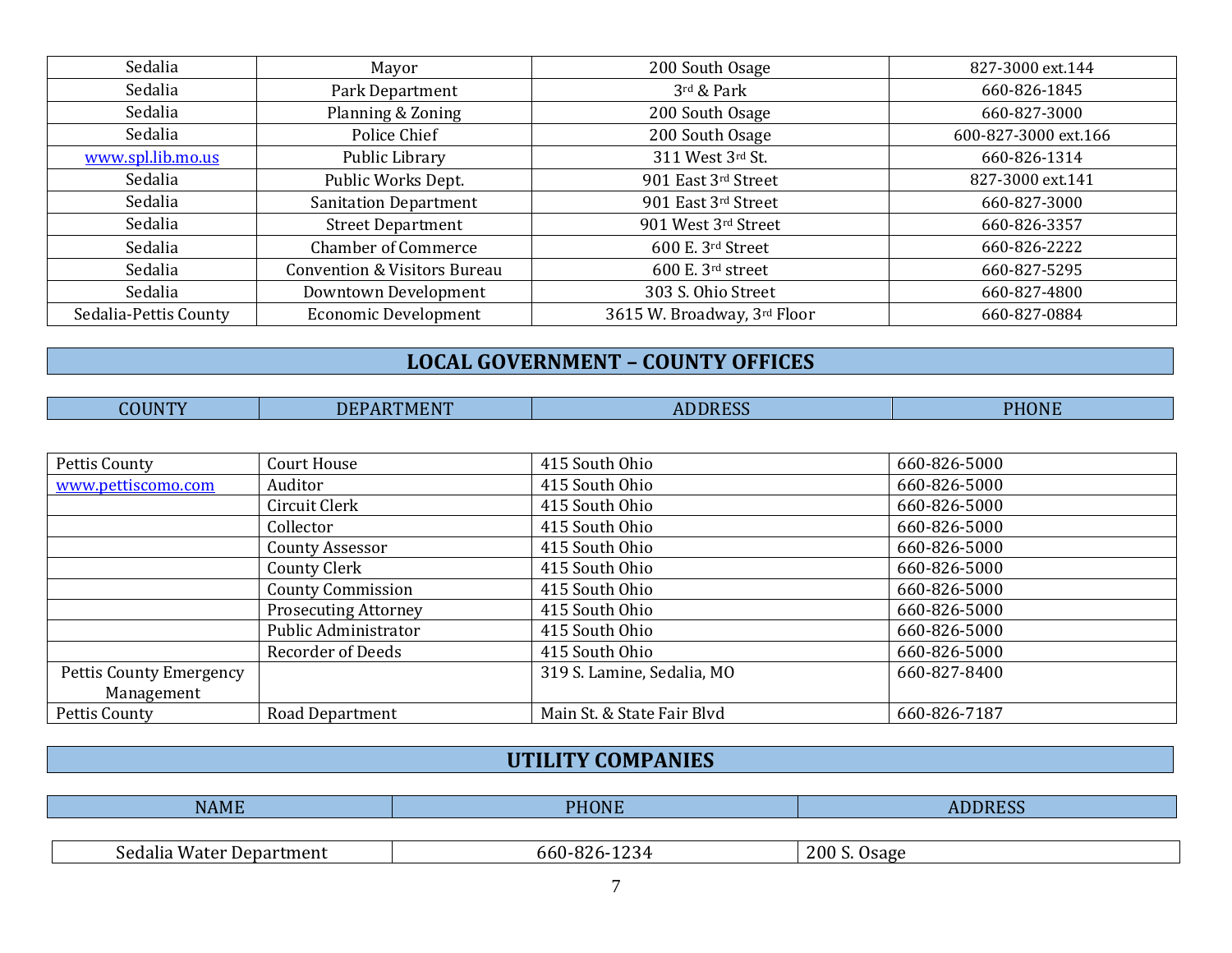| Central MO Electric Co-Op | 660-826-2900 | 22702 N. Hwy 65, Sedalia, MO         |
|---------------------------|--------------|--------------------------------------|
| <b>Liberty Utilities</b>  | 800-424-0427 |                                      |
| Evergy                    | 816-471-5275 | . Box 219703 Kansas City, MO<br>P.O. |

# **LAW ENFORCEMENT**

| <b>NAME</b>                   | <b>PHONE</b> | <b>ADDRESS</b>                     |
|-------------------------------|--------------|------------------------------------|
|                               |              |                                    |
| Pettis County Sheriff         | 660-827-0052 | 333 S. Lamine, Sedalia, MO         |
| State Highway Patrol Troop A  | 660-530-5627 | Missouri State Fairgrounds         |
| Pettis County Crime Stoppers  | 660-827-8477 | 403 S. Lamine, Sedalia, MO         |
| Pettis County Jail            | 660-827-0056 | 333 S. Lamine, Sedalia, MO         |
| Pettis County Juvenile Office | 660-827-1062 | 403 S. Lamine, Ste. 9, Sedalia, MO |

# **EMERGENCY SHELTERS**

| <b>ORGANIZATION</b>              | <b>PHONE</b>     | <b>ADDRESS</b>           | <b>DESCRIPTION</b>                |
|----------------------------------|------------------|--------------------------|-----------------------------------|
|                                  |                  |                          |                                   |
| CASA                             | 660-827-5555     | Sedalia, MO              | Domestic Violence Shelter, crisis |
|                                  |                  |                          | intervention                      |
| Journey Home                     | 660-851-1419     | Warrensburg, MO          |                                   |
| <b>Harbor House</b>              | 573-442-1984     | 602 N. Ann, Columbia, MO | Homeless shelter for women,       |
|                                  |                  |                          | men, & families                   |
| City Union Mission               | 816-474-9380     | Kansas City, MO          |                                   |
| Goillis Center - Children ONLY   | 816-508-3500     | Kansas City, MO          |                                   |
| Harvest House                    | 660-537-4278     | Boonville, MO            | Homeless, transitional shelter    |
| <b>Salvation Army</b>            | 816-461-1093     | Independence, MO         |                                   |
| Independence                     |                  |                          |                                   |
| House of Hope                    | 888-259-6795     | Lexington, MO            | Domestic violence shelter         |
| Standing in the Gap              | 660-362-1385     | Warrensburg, MO          |                                   |
|                                  | DV: 816-209-7179 |                          |                                   |
| <b>Survival House</b>            | 660-429-1088     | Warrensburg, MO          | Domestic Violence Shelter         |
| Salvation Army Linwood Children  | 816-756-2769     | Kansas City, Mo          |                                   |
| ONLY                             |                  |                          |                                   |
| <b>Hope Haven of Cass County</b> | 816-380-4663     | Harrisonville, MO        | Domestic Violence Shelter         |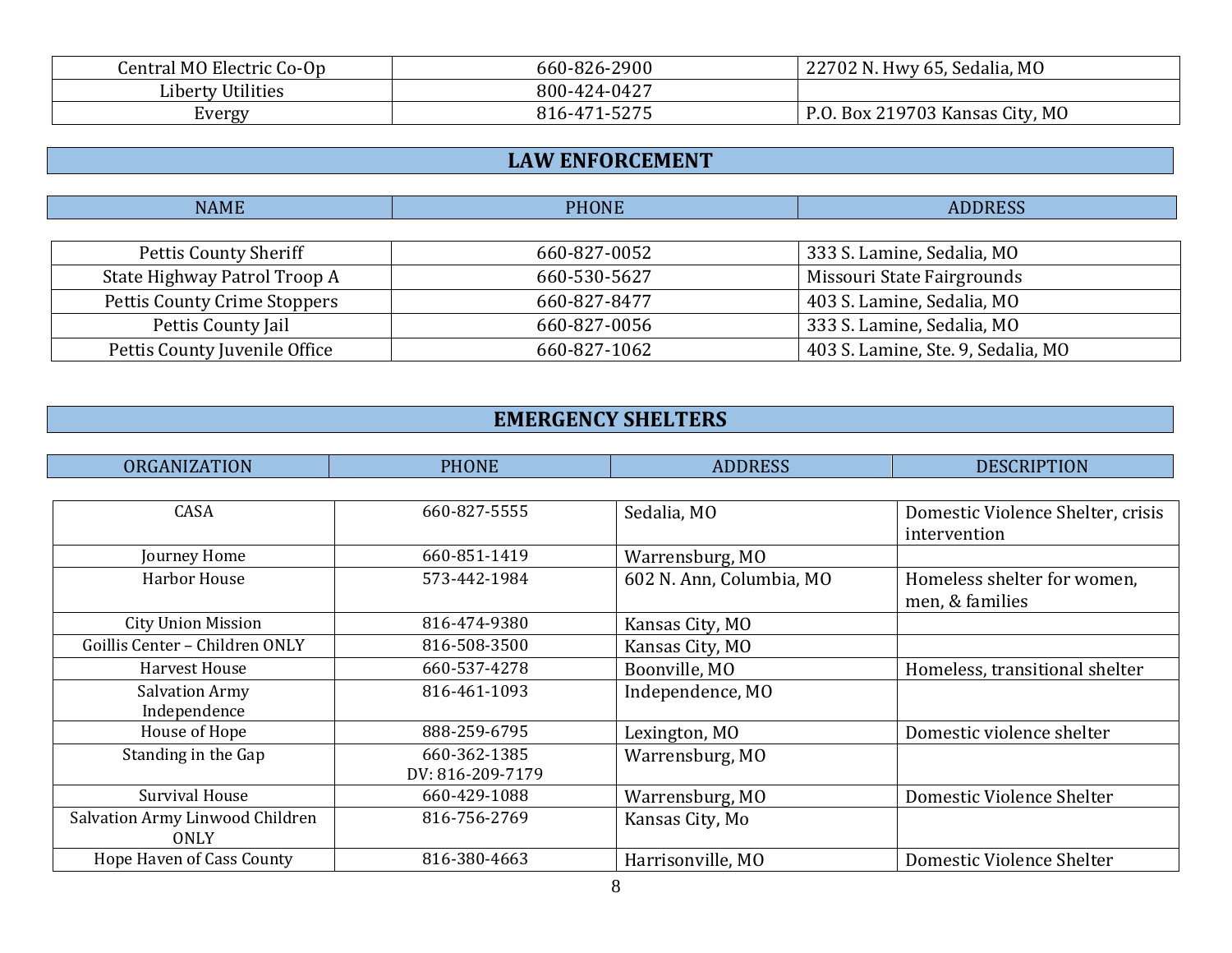| ReStart                              | 816-472-5664 | Kansas City, MO    |                                  |
|--------------------------------------|--------------|--------------------|----------------------------------|
| <b>Salvation Army Family Shelter</b> | 816-252-3200 | Independence, Mo   |                                  |
| Place at the Lake                    | 866-374-9044 | Benton County, MO  | Domestic violence shelter for    |
|                                      |              |                    | men, women, & children           |
| Salvation Army Center for Hope       | 573-635-1975 | Jefferson City, MO | Homeless shelter for fam./indiv. |
| <b>KC</b> Rescue Mission             |              | Kansas City, MO    |                                  |
| Men:                                 | 816-421-7643 |                    |                                  |
| Women:                               | 816-348-3283 |                    |                                  |
| Refuge on Ming                       | 660-624-1062 | Warrensburg, MO    |                                  |

# **HOUSING SERVICES**

| <b>ORGANIZATION</b>               | <b>PHONE</b>                  | <b>ADDRESS</b>               | <b>DESCRIPTION</b>             |
|-----------------------------------|-------------------------------|------------------------------|--------------------------------|
|                                   |                               |                              |                                |
| Sedalia Housing Authority         | 660-827-1400                  | 500 Welch Court              | Provides low-income housing    |
| <b>Commerce Building Lofts</b>    | 660-826-1721                  | 230 S. Ohio                  | Affordable housing             |
| Deerbrook Villas                  | 660-829-2821                  | 960 Mitchell Rd.             | Affordable housing for age 55+ |
| <b>Habitat for Humanity</b>       | 660-827-2160                  | 200 E. 26th St., Sedalia, MO | Nonprofit housing ministry.    |
|                                   | Sedaliahabitatforhumanity.org |                              |                                |
| Liberty-Tambo Apartments          | 660-827-3161                  | 1400-1402 Liberty Park Blvd  | Income based housing for 62+   |
| <b>Lincoln Hubbard Apartments</b> | 660-827-5171                  | 711 N. Osage                 | Affordable housing for 55+     |
| <b>Olsen West Apartments</b>      | 660-827-2484                  | 883 Olsen Rd                 | Affordable housing for 65+     |
| <b>Saddlewood Apartments</b>      | 660-826-6133                  | 3201 W. 10th St.             | Affordable housing for seniors |
| Sedalia Heights                   | 660-829-1588                  | 900 Westwood Ave             | Affordable housing             |
| Sedalia Villa                     | 660-829-1588                  | 904 Winchester Drive         | Affordable housing             |

# **RENTAL & UTILITY ASSISTANCE**

| <b>ORGANIZATION</b>              | <b>PHONE</b> | <b>ADDRESS</b>         | <b>DESCRIPTION</b>               |
|----------------------------------|--------------|------------------------|----------------------------------|
|                                  |              |                        |                                  |
| <b>Pettis County Community</b>   | 660-827-0560 | 1400 S. Limit, Ste. 29 | Assists people that are homeless |
| Partnership                      |              |                        | or imminently homeless.          |
| <b>Missouri Valley Community</b> | 660-826-0804 | 505 S. Kentucky        | Section 8 & emergency services,  |
| <b>Action Agency</b>             | Mvcaa.net    |                        | Head Start, Adult/Family         |
|                                  |              |                        | Literacy                         |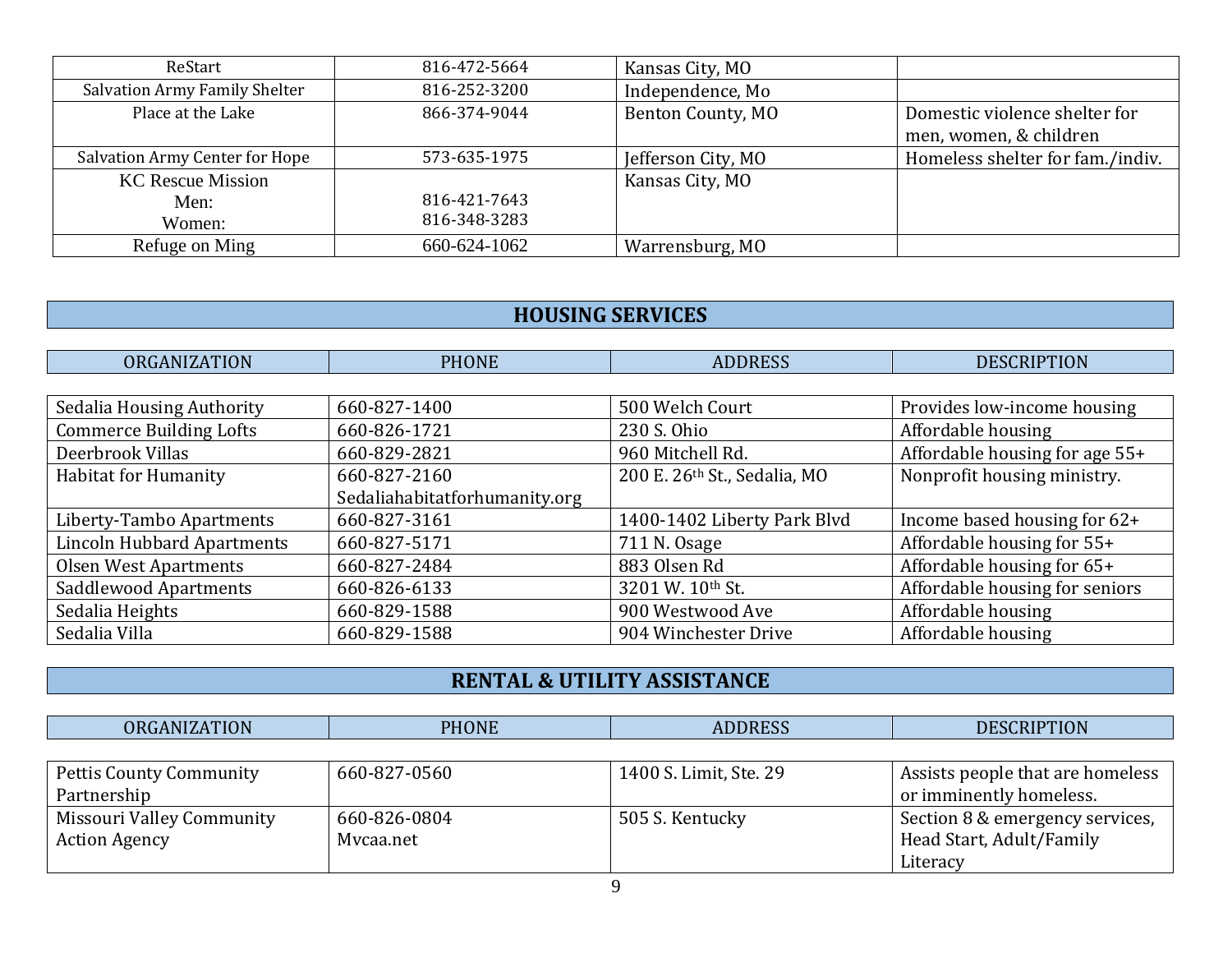| Open Door Service Center | 660-827-1613 | 111 W. 6th St.                | Emergency financial assistance |
|--------------------------|--------------|-------------------------------|--------------------------------|
|                          |              |                               | M-Thursday 9AM-1PM             |
| <b>Salvation Army</b>    | 660-826-1525 | 1200 E. Broadway, Sedalia, MO | Limited emergency assistance   |

### **FOOD PANTRIES & PREPARED MEALS**

| <b>ORGANIZATION</b>                  | <b>PHONE</b> | <b>ADDRESS</b>                | <b>DESCRIPTION</b>              |
|--------------------------------------|--------------|-------------------------------|---------------------------------|
|                                      |              |                               |                                 |
| Community Café                       | 660-827-1613 | 417 W. Pettis, Sedalia, MO    | Provides free evening meal M-F  |
|                                      |              |                               | from 5-6PM                      |
| Meals on Wheels                      | 660-826-5039 | 2311 W. Main St., Sedalia, MO | 8:30-12:30                      |
| Open Door Service Center             | 660-827-1613 | 111 W. 6th St., Sedalia, MO   | Food pantry, M-Thursday 9AM-    |
|                                      |              |                               | 1PM and 3rd Monday 11-6PM       |
| <b>Salvation Army Service Center</b> | 660-826-1525 | 1200 E. Broadway, Sedalia, MO | Food pantry Tuesday &           |
|                                      |              |                               | Thursday 10AM-12PM              |
| Open Door Kitchen                    | 660-951-1220 | 417 W. Pettis, Sedalia, MO    | Free hot meals served daily, M- |
|                                      |              |                               | Sat 11:30-12:30 & Sun 1:30-2:30 |

### **PRESCRIPTION ASSISTANCE & DISPOSAL BOXES**

| <b>ORGANIZATION</b>        | <b>PHONE</b>   | <b>ADDRESS</b>             | <b>DESCRIPTION</b>             |
|----------------------------|----------------|----------------------------|--------------------------------|
|                            |                |                            |                                |
| Prescription Drug Drop Box | 660-827-0052   | 319 S. Lamine, Sedalia, MO | Prescription medication may be |
|                            |                |                            | dropped off 24 hours a day     |
| Rx Outreach                | 1-800-769-3880 | Rxoutreach.com             | Patient assistance program     |

### **SUBSTANCE SCREENING, TREATMENT & PREVENTION SERVICES**

| <b>ORGANIZATION</b> | <b>PHONE</b> | <b>ADDRESS</b>                | <b>DESCRIPTION</b>             |
|---------------------|--------------|-------------------------------|--------------------------------|
|                     |              |                               |                                |
| Celebrate Recovery  | 660-827-4833 | 19856 Hwy Y, Sedalia, MO      | Monday night service at 6:30PM |
| Recovery Lighthouse | 660-827-4357 | 1809 W. 10th St., Sedalia, MO |                                |

### **LEGAL SERVICES**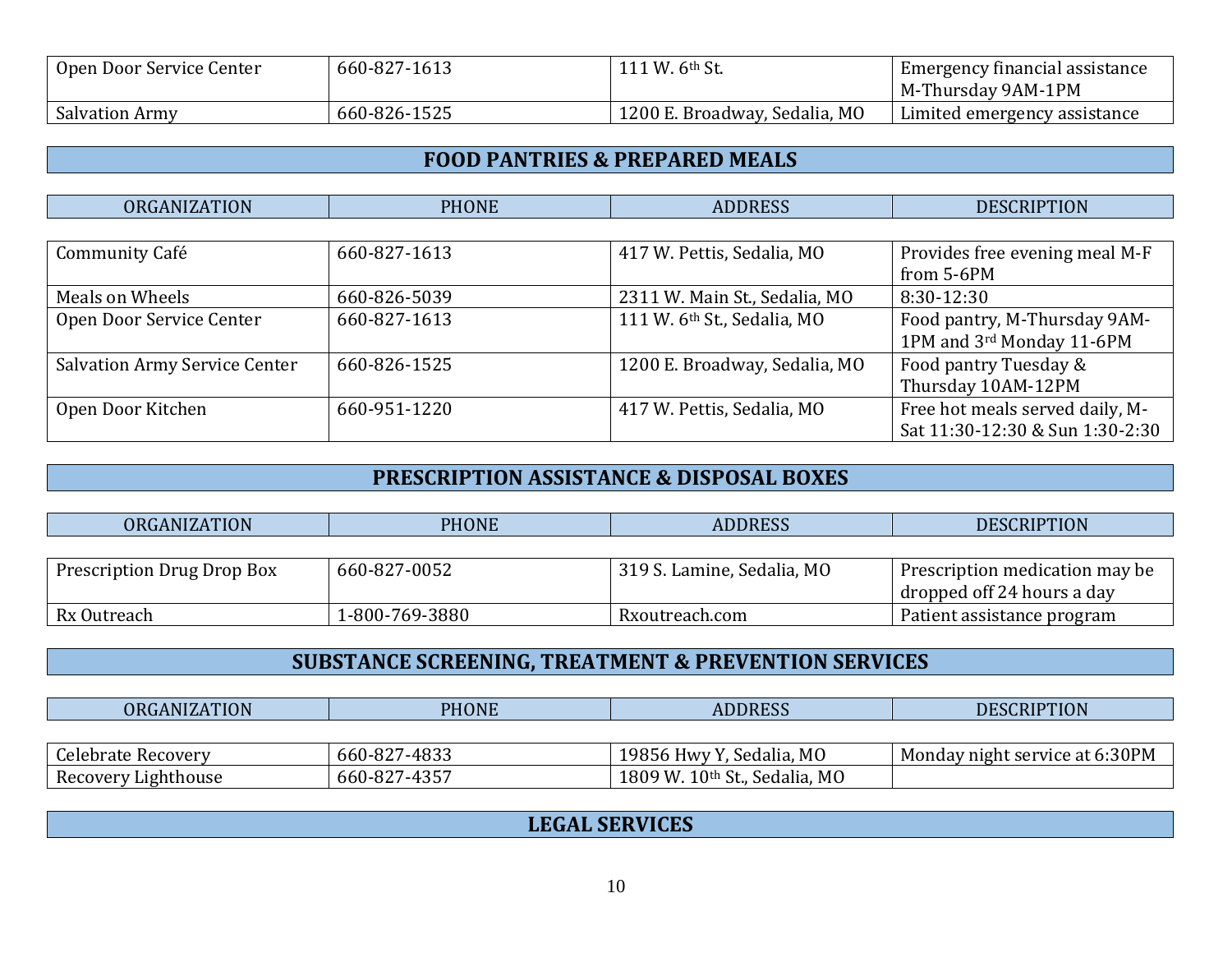| <b>ORGANIZATION</b>           | <b>PHONE</b>                    | <b>ADDRESS</b>  | DESCRIPTION          |
|-------------------------------|---------------------------------|-----------------|----------------------|
|                               |                                 |                 |                      |
| Legal-Aid of Western Missouri | $-7101$<br>$660 - 7$<br>$747 -$ | Warrensburg, MO | Legal aid assistance |

# **VETERAN SERVICES**

| <b>ORGANIZATION</b>          | PHONE        | <b>ADDRESS</b>            | <b>DESCRIPTION</b>       |
|------------------------------|--------------|---------------------------|--------------------------|
|                              |              |                           |                          |
| Veterans Administration      | 800-827-1000 |                           |                          |
| Missouri Veterans Commission | 660-530-5544 | 816 Westwood, Sedalia, MO | Veteran service provider |

# **YOUTH SERVICES**

| <b>ORGANIZATION</b>             | <b>PHONE</b> | <b>ADDRESS</b>                    | <b>DESCRIPTION</b>              |
|---------------------------------|--------------|-----------------------------------|---------------------------------|
|                                 |              |                                   |                                 |
| CACTUS                          | 660-827-0263 | P.O. Box 1766 Sedalia, MO         | Provides school supplies to     |
|                                 |              |                                   | children in need.               |
| Child Safe of Central Missouri, | 660-829-3434 | 3309 W. Main St. Ste. B, Sedalia, | Provides services and referrals |
| Inc                             |              | M <sub>0</sub>                    | to victims of child sexual or   |
|                                 |              |                                   | physical abuse.                 |

# **TRANSITIONAL HOUSING**

| <b>ORGANIZATION</b>        | <b>PHONE</b> | <b>ADDRESS</b>                | <b>DESCRIPTION</b>                                                             |
|----------------------------|--------------|-------------------------------|--------------------------------------------------------------------------------|
|                            |              |                               |                                                                                |
| <b>Grace Living Center</b> | 660-466-0079 | 120 State St., Clarksburg, MO | Long term transitional living<br>center for women. Women's<br>reentry program. |
| The Embassy                | 660-596-4427 | Theembassyinc.org             | Faith based restoration ministry                                               |

| <b>DISABILITY SERVICES</b> |
|----------------------------|
|                            |

| $-$ <u>nm</u> $\wedge$ <sup>-</sup><br>Ы<br>0R)<br>) l<br><b>TINE</b><br>TON<br>$\mathbf{A}$ $\mathbf{N}$<br>TON.<br><b>CONTRACTOR</b><br><b>CONTRACTOR</b><br>and the state of the state of the state of the state of the state of the state of the state of the state of th<br>$\mathcal{L}^{\text{max}}_{\text{max}}$ and $\mathcal{L}^{\text{max}}_{\text{max}}$ and $\mathcal{L}^{\text{max}}_{\text{max}}$ |
|------------------------------------------------------------------------------------------------------------------------------------------------------------------------------------------------------------------------------------------------------------------------------------------------------------------------------------------------------------------------------------------------------------------|
|------------------------------------------------------------------------------------------------------------------------------------------------------------------------------------------------------------------------------------------------------------------------------------------------------------------------------------------------------------------------------------------------------------------|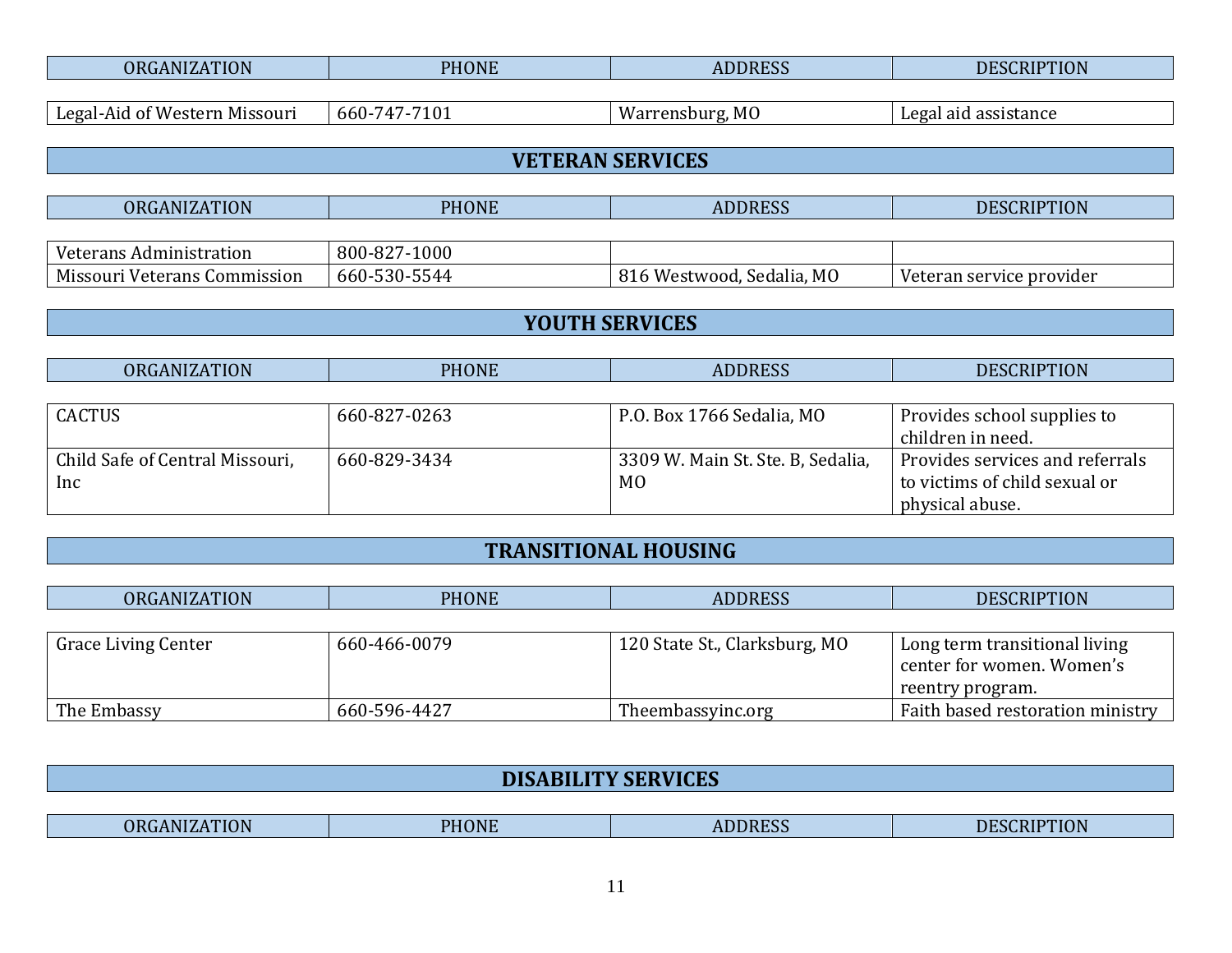| <b>Center for Human Services</b> | 660-826-4400   | 1500 Ewing Dr., Sedalia, MO      | Provides services and supports |
|----------------------------------|----------------|----------------------------------|--------------------------------|
|                                  |                |                                  | to children and adults with    |
|                                  |                |                                  | disabilities.                  |
| Department of Mental Health      | 1-888-672-1401 | 1500 Van Diver Dr. Ste. 100,     | Assists persons with           |
| Development Disabilities         |                | Columbia, MO                     | Developmental disabilities     |
| Division                         |                |                                  | access services.               |
| <b>Employment of People with</b> | 800-877-8249   |                                  | Governor's Council on          |
| <b>Disabilities</b>              |                |                                  | <b>Disabilities</b>            |
| <b>Job Accommodation Network</b> | 800-526-7234   |                                  | For info on how to accommodate |
|                                  |                |                                  | a specific individual with a   |
|                                  |                |                                  | disability.                    |
| MPower                           | 660-596-7926   | 501 E. 17th St., Sedalia, MO     | Provides service coordination  |
|                                  |                |                                  | for individuals ages 3 through |
|                                  |                |                                  | lifespan.                      |
| Rehabilitation Institute         | 660-826-1555   | 2903 W. Broadway, Sedalia, MO    | Helping achieve great          |
|                                  |                |                                  | independence at home, work,    |
|                                  |                |                                  | school, & in the community.    |
| <b>WILS</b>                      | 660-829-1980   | 1800 W. Main St., Sedalia, MO    | Provides services promoting    |
|                                  | w-ils.org      |                                  | independence for people with   |
|                                  |                |                                  | disabilities.                  |
| Sedalia Senior and Disability    | 660-530-5525   | 808 Westwood Ave., Sedalia, MO   | Promote & maintain the quality |
| Services                         |                |                                  | of life for older adults and   |
|                                  |                |                                  | persons with disabilities.     |
| <b>Council on Disabilities</b>   | 573-751-2600   | Jefferson City, MO               |                                |
| Bureau of Special Health Care    | 660-886-9091   | 1825 S. Atchison Ave., Marshall, | Aids with children and youth   |
| <b>Needs</b>                     |                | M <sub>0</sub>                   | with special health care needs |
|                                  |                |                                  | from birth to 21.              |

# **CHILD SERVICES/EARLY CHILDHOOD/PARENTING EDUCATION**

| <b>ORGANIZATION</b>        | <b>PHONE</b>                 | <b>ADDRESS</b>    | <b>DESCRIPTION</b>                                                                       |
|----------------------------|------------------------------|-------------------|------------------------------------------------------------------------------------------|
|                            |                              |                   |                                                                                          |
| Parent Link                | 800-552-8522<br>800-735-2966 |                   | Resource for families and<br>professionals serving families<br>with parenting questions. |
| Boys' & Girls Club of West | 660-826-8331                 | 3100 Aaron Avenue | Provides before/after school and                                                         |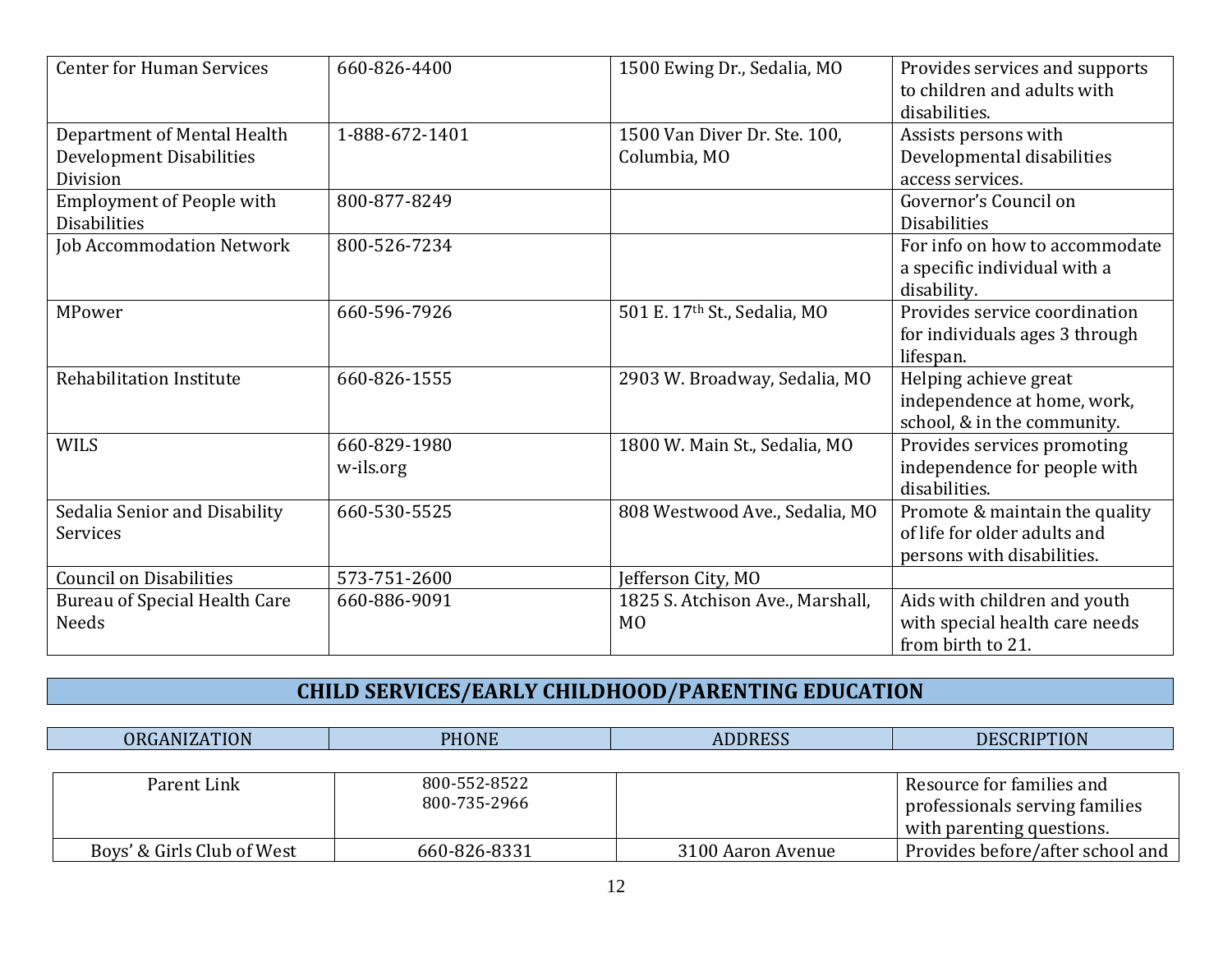| Central MO                                     | bgckids.com           |                                           | summer programs at public<br>schools.                                             |
|------------------------------------------------|-----------------------|-------------------------------------------|-----------------------------------------------------------------------------------|
| <b>Buckner Head Start Preschool</b><br>Program | 660-826-9931          | 358 Buckner Court                         |                                                                                   |
| <b>Childbirth Education</b>                    | 660-827-9516          | 600 E. 14th St.                           | Educates parents on what to<br>expect from labor and delivery<br>to newborn care. |
| Children's Therapy Center                      | 660-826-4400          | 4515 W. Main St.                          | Comprehensive child and family                                                    |
| <b>MO First Steps</b>                          | 660-827-5004          | Chs-mo.org                                | development services.                                                             |
| Pettis County Early Childhood                  | 660-851-9200          | 2004 Tiger Pride Blvd., Sedalia,          | Parents as Teachers & Early                                                       |
| Center                                         | Sedalia200.org        | M <sub>0</sub>                            | <b>Childhood Special Education</b>                                                |
|                                                |                       |                                           | Services.                                                                         |
| Safe Sitter                                    | 660-827-9138          | 600 E. 14th St.                           | New babysitter's education                                                        |
|                                                |                       |                                           | classes.                                                                          |
| <b>MO HealthNet for Kids</b>                   | 888-275-5908          |                                           | Missouri's Health Insurance                                                       |
|                                                | dss.mo.gov            |                                           | Program                                                                           |
| Child Care Aware                               | 866-892-3228          |                                           | Free childcare support.                                                           |
| Birthright                                     | 660-826-9060          | 1810 W. 11 <sup>th</sup> St., Sedalia, MO | Provides emergency pregnancy                                                      |
|                                                | 24 HR: 1-800-550-4900 |                                           | support services. All services                                                    |
|                                                | Birthright.org        |                                           | free.                                                                             |
|                                                |                       |                                           | M-F, 12PM-4PM                                                                     |
| <b>Foster Grandparent Program</b>              | 660-202-6440          | 1812 N. Main St., Higginsville,           | Senior adult volunteers                                                           |
|                                                | fgpexec@gmail.com     | M <sub>0</sub>                            | enhancing children's lives.                                                       |

### **TRANSPORTATION SERVICES**

| <b>ORGANIZATION</b>                 | <b>PHONE</b> | <b>ADDRESS</b>                  | <b>DESCRIPTION</b>                 |
|-------------------------------------|--------------|---------------------------------|------------------------------------|
|                                     |              |                                 |                                    |
| The Bus – Community                 | 660-827-2611 | 107 W. Pacific St., Sedalia, MO | Scheduled bus service, M-F         |
| <b>Transportation Partnership</b>   |              |                                 | 6:30AM until 5:30 PM & Sat.        |
|                                     |              |                                 | 8:30AM until 4:40PM                |
| <b>OATS Transportation Services</b> | 660-827-2611 | 107 W. Pacific St., Sedalia, MO | Call for info on medical rides and |
|                                     |              |                                 | similar needs.                     |

# **MEDICAL & DENTAL SERVICES**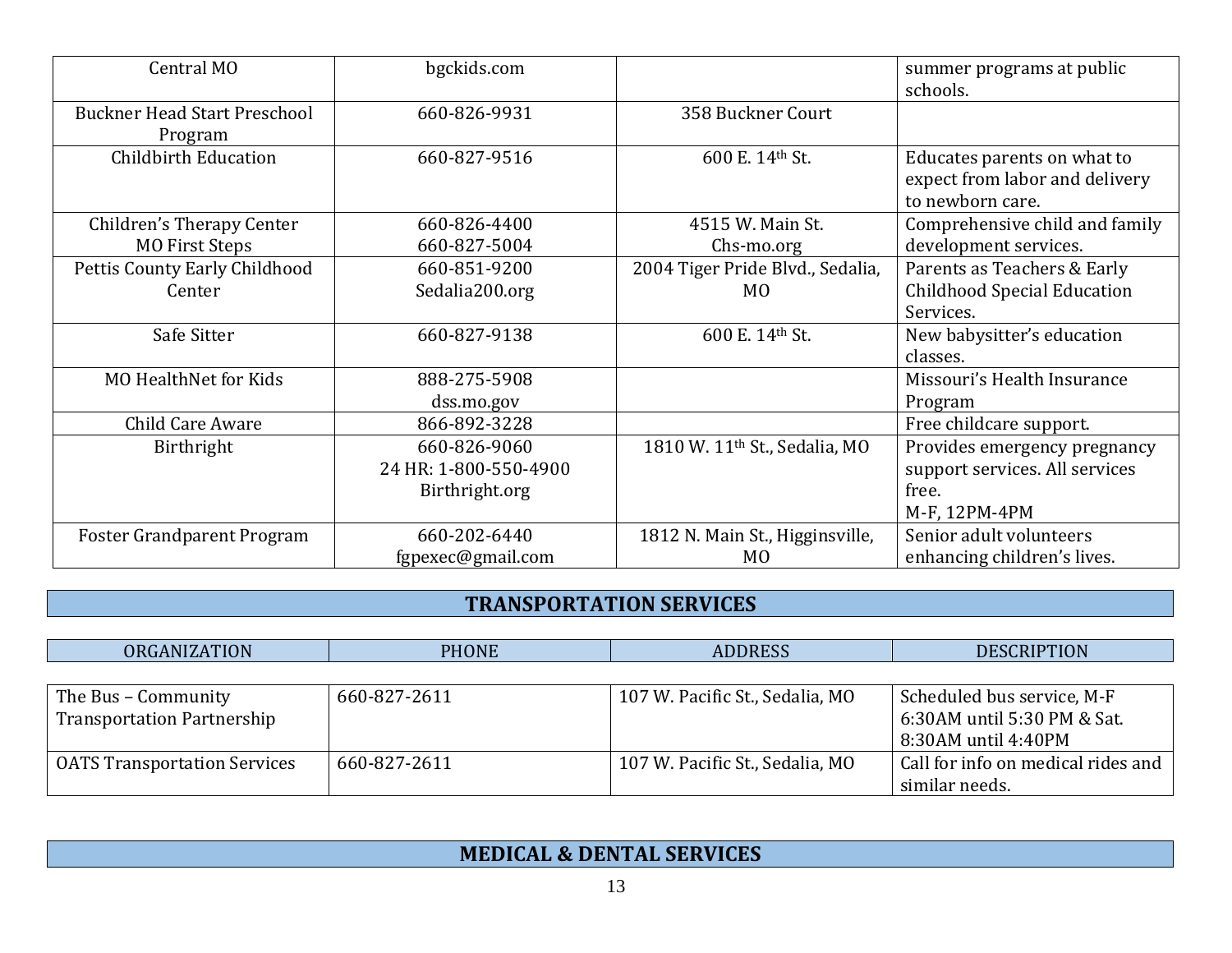| NR (<br>'ION<br>$\Lambda$ Ni | DТ<br>ON F | $\mathbf{z}$ | <b>ITT</b><br>TUN |
|------------------------------|------------|--------------|-------------------|

| <b>Bothwell Regional Health Center</b> | 660-826-8833         | 601 E. 14th St., Sedalia, MO   | Hospital                         |
|----------------------------------------|----------------------|--------------------------------|----------------------------------|
| Katy Trail Community Health            | 660-826-4774         | 821 Westwood Ave., Sedalia, MO | Operates on a sliding scale and  |
|                                        | Dental: 660-826-1908 |                                | accepts all forms or insurance.  |
|                                        |                      |                                | Provides general health care.    |
|                                        |                      |                                | Emergency dental services for    |
|                                        |                      |                                | adults. Dental services for      |
|                                        |                      |                                | children.                        |
| Dental Hygiene Clinic @ SFCC           | 660-596-7309         | 3201 W. 16th St., Sedalia, MO  | Accepting appts for all ages and |
|                                        |                      |                                | conditions of teeth.             |
| Pettis County Health Center            | 660-827-1130         | 911 E. 16th St., Sedalia, MO   | Birth certificates,              |
|                                        | WIC: 660-827-4599    |                                | immunizations, WIC office, etc.  |
| <b>Tiffany In Home Services</b>        | 660-826-7766         | 1400 S. Limit #26, Sedalia, MO | Affordable in-home care services |
| Cox Health at Home                     | 800-749-6555         | 1400 Heriford Rd. Ste 104,     | In-home care services            |
|                                        |                      | Columbia, MO                   |                                  |

# **MENTAL HEALTH SERVICES**

| <b>ORGANIZATION</b>                  | <b>PHONE</b> | <b>ADDRESS</b>                | <b>DESCRIPTION</b>                |
|--------------------------------------|--------------|-------------------------------|-----------------------------------|
|                                      |              |                               |                                   |
| <b>Burrell Behavioral Health</b>     | 660-827-2494 | 201 W. 3rd St., Sedalia, MO   | Walk ins M-F 8AM-5PM. Mental      |
|                                      |              |                               | health service provider.          |
| <b>Community Counseling Services</b> | 660-827-9875 | 1721 S. Ingram, Sedalia, MO   | Individual and family counseling. |
| <b>Compass Health Network</b>        | 660-826-5885 | 1700 W. Main St., Sedalia, MO | Nonprofit community mental        |
|                                      |              |                               | health provider.                  |
| Julie Hardy, LLC                     | 660-829-1133 | 3001 Clinton Rd., Sedalia, MO | M-Thur. 7AM-5PM                   |
| Kitto, Gary C. Dr. & Associates      | 660-826-7909 | 1016 Thompson Blvd. #34       |                                   |
| Mefford, Vuagniaux & Associates      | 660-826-2380 | 121 E. Broadway, Sedalia, MO  | Counseling services for children, |
| PC                                   |              |                               | adults, couples, & families.      |

# **SENIOR SERVICES**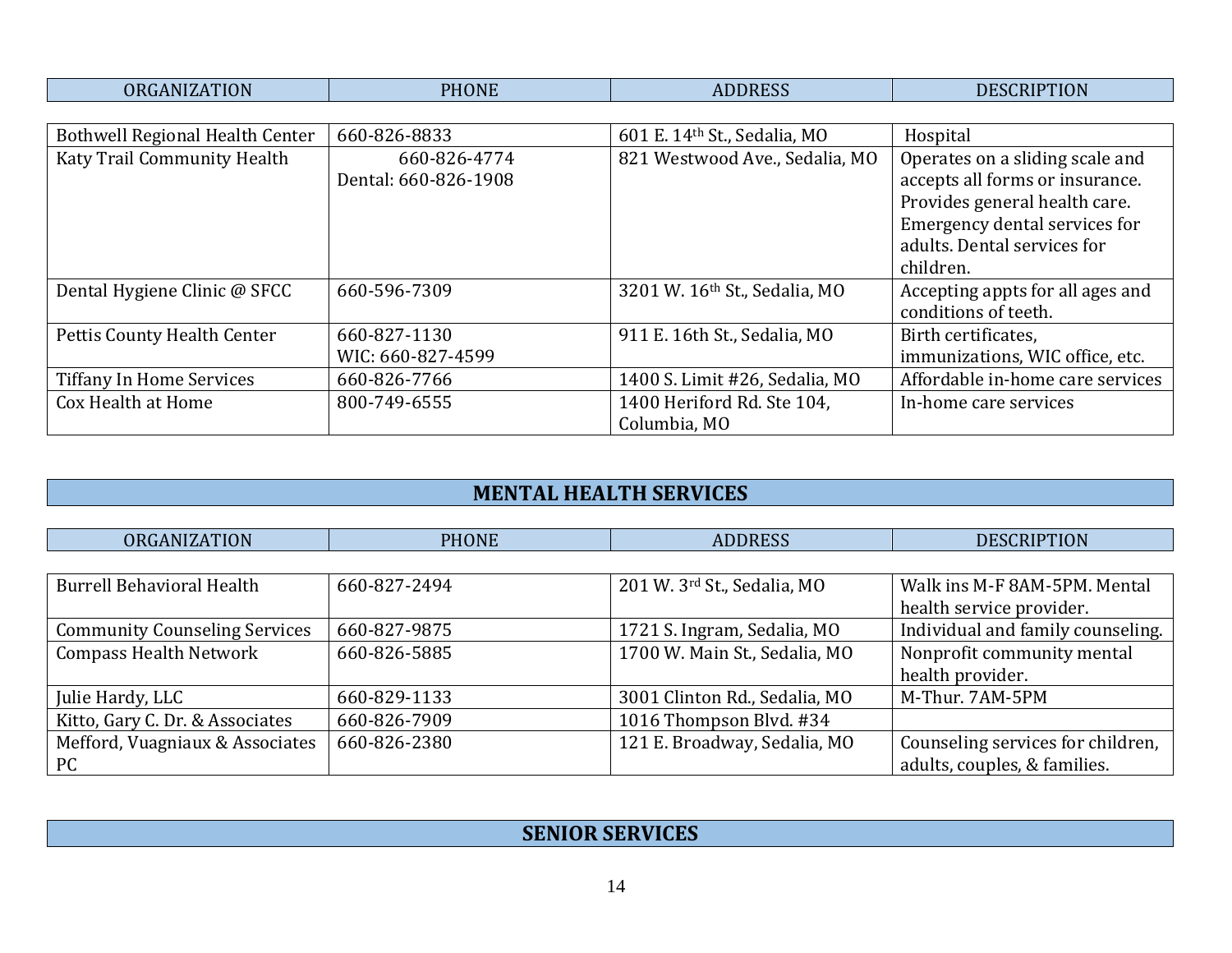| $m \wedge$<br>ORC<br><b>ION</b><br>$\cdots$ | <b>PHONE</b> | 70 C | <b>PTION</b><br><b>DESC</b> |
|---------------------------------------------|--------------|------|-----------------------------|
|                                             |              |      |                             |

 $\mathbf{r}$ 

| Sedalia Senior Center | 660-826-0713 | 312 S. Washington, Sedalia, MO | Serves daily lunches for seniors.                         |
|-----------------------|--------------|--------------------------------|-----------------------------------------------------------|
|                       |              |                                | Delivery available                                        |
| Area Agency on Aging  | 660-826-0713 | 312 S. Washington, Sedalia, MO | Support healthy, independent<br>living for older persons. |

# **EDUCATION**

| <b>ORGANIZATION</b>                 | <b>PHONE</b>            | <b>ADDRESS</b>                | <b>DESCRIPTION</b>                 |
|-------------------------------------|-------------------------|-------------------------------|------------------------------------|
|                                     |                         |                               |                                    |
| Sedalia Area Literacy Council       | 660-827-5082            | 219 W. 3rd St., Sedalia, MO   | Meets 3rd Tuesday at 8:30AM at     |
|                                     |                         |                               | <b>Boonslick Regional Library</b>  |
| <b>Adult Education and Literacy</b> | 660-596-7289            | 3201 W. 16th St., Sedalia, MO | Assists adults to become literate, |
|                                     |                         |                               | complete HS, gain citizenship,     |
|                                     |                         |                               | assist English language learners.  |
| Sedalia School District #200        | 660-829-6450            | 2806 Matthew Dr., Sedalia, MO | Providing public education to      |
|                                     | Sedalia200.org          |                               | children Pre-K through 12th        |
| Recovery Lighthouse                 | 660-827-4357            | 1809 W. 10th St., Sedalia, MO | Free GED classes on Mondays at     |
|                                     |                         |                               | 5PM                                |
| Community CPR/AED/First Aid         | 660-826-8833            | 600 E. 14th St., Sedalia, MO  | Half day class that occurs several |
|                                     | Press 0 and ask for Kim |                               | times a year to teach              |
|                                     |                         |                               | participants first aid.            |
| University of Central Missouri      | 660-543-8321            | Warrensburg, MO               |                                    |
| <b>State Fair Community College</b> | 660-530-6800            | 3201 W. 16th St., Sedalia, MO | Skills and professional            |
|                                     |                         |                               | certificates, associate degrees.   |

# **EMPLOYMENT & TRAINING SERVICES**

| <b>ORGANIZATION</b>             | PHONE        | <b>ADDRESS</b>                                         | <b>DESCRIPTION</b>              |
|---------------------------------|--------------|--------------------------------------------------------|---------------------------------|
|                                 |              |                                                        |                                 |
| <b>IMKO Workforce Solutions</b> | 660-826-4862 | 1400 S. Limit Ste. 29, Sedalia, MO   Employment Agency |                                 |
|                                 | Imko.com     |                                                        |                                 |
| Vocational Rehabilitation       | 660-530-5560 | 2115 W. Broadway, Sedalia, MO                          | Services for disabled that want |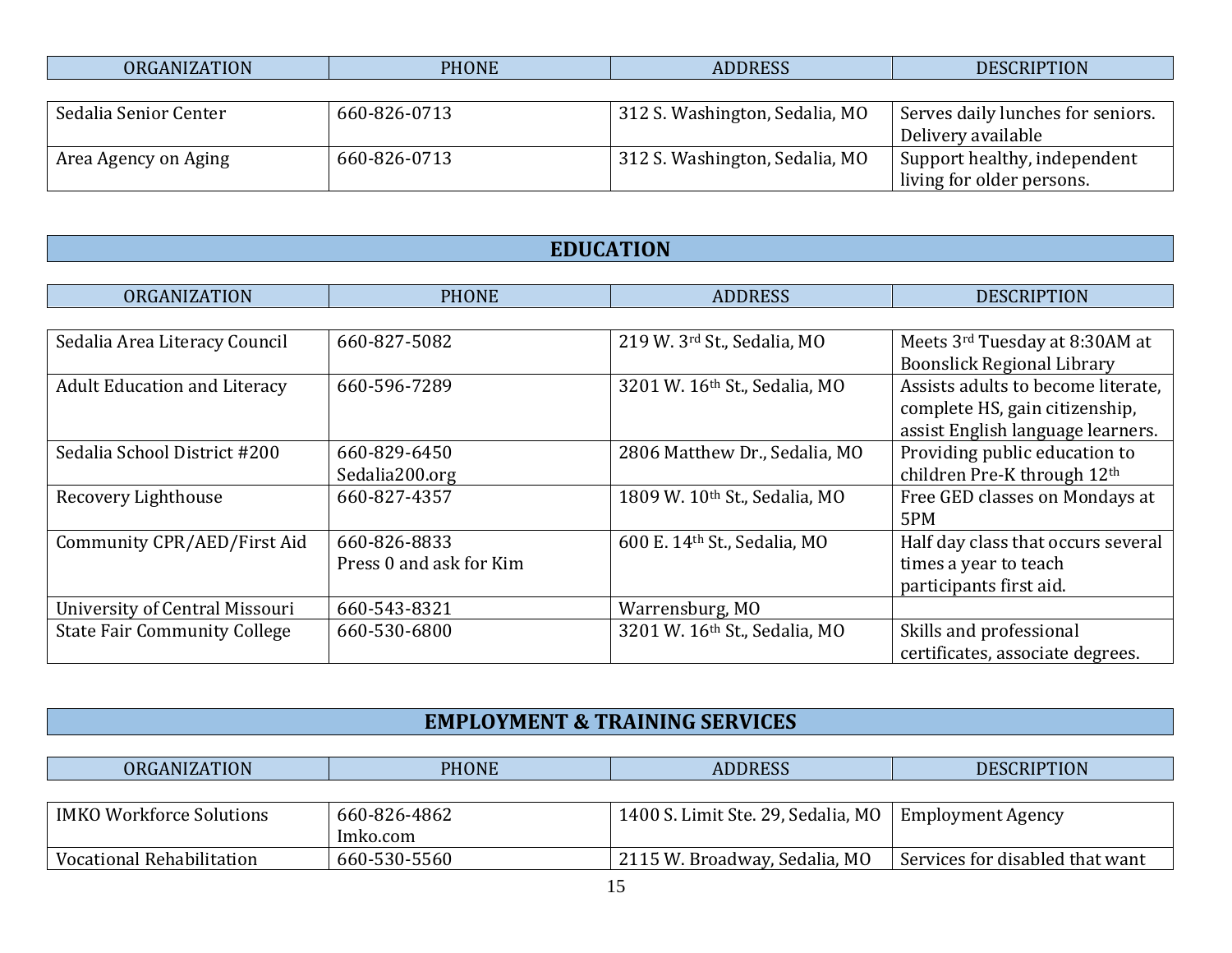|                                  | Dese.mo.gov/vr/vocrehab.htm |                               | to gain employment.             |
|----------------------------------|-----------------------------|-------------------------------|---------------------------------|
| Missouri Job Center              | 660-530-5627                | 515 S. Kentucky, Sedalia, MO  | Career transition and           |
|                                  | Jobs.mo.gov                 |                               | employment services.            |
| At Work Fairway Per. Services    | 660-826-9300                | 1710 W. 9th St., Sedalia, MO  | Temporary employment agency     |
| Workforce Development Board,     | 660-827-3722                | 3208 W. 16th St., Sedalia, MO | Maintain streamlined local      |
| Inc                              |                             |                               | employment/training system.     |
| Missouri Job Corps Program       | 816-519-9729                | 701 St. Louis Ave., Excelsior | Free training and education for |
|                                  |                             | Springs, MO                   | young adults ages 16-24,        |
|                                  |                             |                               | residential program.            |
| <b>Equus Workforce Solutions</b> | 660-864-0044                | 106 E. Main St., Sedalia, MO  | Career services for TANF & SNAP |
|                                  | EquusWorks.com              |                               | recipients.                     |

# **SUPPORT GROUPS**

| <b>ORGANIZATION</b>                 | <b>PHONE</b>                    | <b>ADDRESS</b>                 | <b>DESCRIPTION</b>                          |
|-------------------------------------|---------------------------------|--------------------------------|---------------------------------------------|
|                                     |                                 |                                |                                             |
| Alzheimer's Support Group           | Betty Hopkins - 660-281-0822    | <b>Wesley United Methodist</b> | Meetings at 7PM on the 4 <sup>th</sup>      |
|                                     |                                 | Church, Sedalia, MO            | Thursday of the month.                      |
| Domestic Violence Support           | 660-827-5559                    | CASA                           | Every Tuesday night from 5 -                |
| Group                               |                                 |                                | 6:30PM                                      |
| <b>Grief Recovery Support Group</b> | Beth Hunt - 660-422-5804        | 600 E. 14th St., Sedalia, MO   | 8-week program provided by                  |
|                                     | Beth.hunt@crossroadshospice.com |                                | Crossroads Hospice to resolve               |
|                                     |                                 |                                | loss issues.                                |
| TOPS Chapter No. 958                | 660-826-2160                    | 200 E 6th St., Sedalia, MO     | Group support for sensible                  |
|                                     |                                 |                                | weight loss.                                |
| Valley of Hope                      | Debby - 660-619-8048            | 405 S. Hwy W, Smithton, MO     | Support group for grandparents              |
|                                     | valleyofhope@yahoo.com          |                                | raising children. Meets on the              |
|                                     | valleyofhopemissouri.org        |                                | 2 <sup>nd</sup> Saturday of each month from |
|                                     |                                 |                                | 10A-12P.                                    |

# **STATE & FEDERAL OFFICES**

| <b>ORGANIZATION</b>                 | PHONE        | <b>ADDRESS</b>             |
|-------------------------------------|--------------|----------------------------|
|                                     |              |                            |
| Missouri Department of Conservation | 660-530-5500 | 2000 S. Limit, Sedalia, MO |
|                                     | mdc.mo.gov   |                            |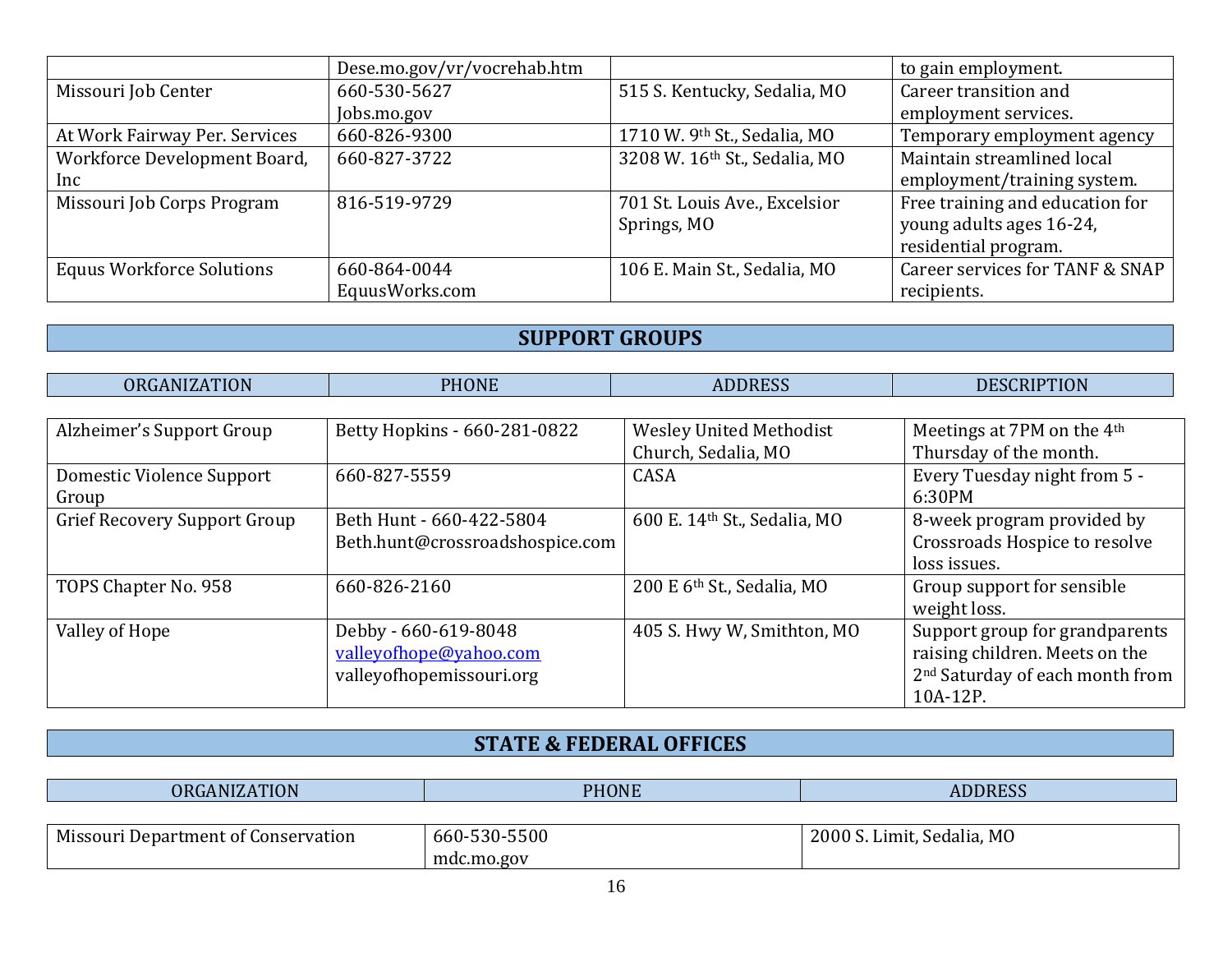| <b>Department of Corrections</b>            | 660-530-5530                 | 205 Thompson, Rd., Sedalia, MO             |
|---------------------------------------------|------------------------------|--------------------------------------------|
| <b>Probation &amp; Parole</b>               |                              |                                            |
| Department of Health & Senior Services      | 660-530-5525                 | 808 Westwood, Sedalia, MO                  |
| Department of Mental Health                 | 1-888-672-1401               | 1500 Van Diver Dr. Ste. 100, Columbia, MO  |
| Development Disabilities Division           |                              |                                            |
| Depart. of Natural Resources/Parks Div.     | 660-827-0510                 | 19349 Bothwell State Park Rd., Sedalia, MO |
| Department of Social Services               | 660-530-5907                 | 808 Westwood Ave., Sedalia, MO             |
| Children's Division                         |                              |                                            |
| <b>Department of Social Services</b>        | 660-530-5900                 | 808 Westwood Ave., Sedalia, MO             |
| <b>Family Division</b>                      |                              |                                            |
| Missouri Driver's Licenses Testing Location | 660-530-5515                 | Missouri State Fairground                  |
| <b>Highway Patrol Office</b>                |                              |                                            |
| Missouri Department of Revenue              | 660-826-3316                 | 3135 W. Broadway Blvd., Sedalia, MO        |
| Missouri State Fair                         | 660-530-5600                 | 2503 W. 16th St., Sedalia, MO              |
| Social Security Administration              | 1-877-405-5459               | 3404 W. 10th St., Sedalia, MO              |
| Office for Civil Rights                     | 1-800-368-1019               | 601 E. 12th St. Room 353, KC, MO           |
| USDA - Agriculture Department               | 660-826-3339                 | 1407 W. 32 <sup>nd</sup> St., Sedalia, MO  |
| <b>US Postal Service</b>                    | 660-826-8887                 | 405 E. 5th St., Sedalia, MO                |
| Missouri Commission on Human Rights         | 573-751-3325                 | 3315 W. Truman Blvd. #212, Jefferson City, |
|                                             |                              | M <sub>0</sub>                             |
| <b>Adoption Line &amp; Foster Care</b>      | 800-554-2222                 |                                            |
| <b>OSHA</b>                                 | KC Area: 1-816-483-9531      | Report unsafe working conditions           |
|                                             | St. Louis Area: 800-392-7743 |                                            |

# **CRISIS HOTLINES**

| .<br>∩R (<br>- A N L<br>. | <b>PHONE</b> |
|---------------------------|--------------|
|                           |              |

| Adult Abuse Hotline        | 1-800-392-0210               |
|----------------------------|------------------------------|
| Child Abuse Hotline        | 1-800-392-3738               |
| Domestic Violence Hotline  | Statewide: 1-800-799-SAFE    |
|                            | Local (CASA): 1-800-894-1151 |
| Mid-Missouri Crisis Line   | 1-888-761-4357               |
| National Runaway Safe Line | 1-800-786-2929               |
| Missing Children Hotline   | 1-800-843-5678               |